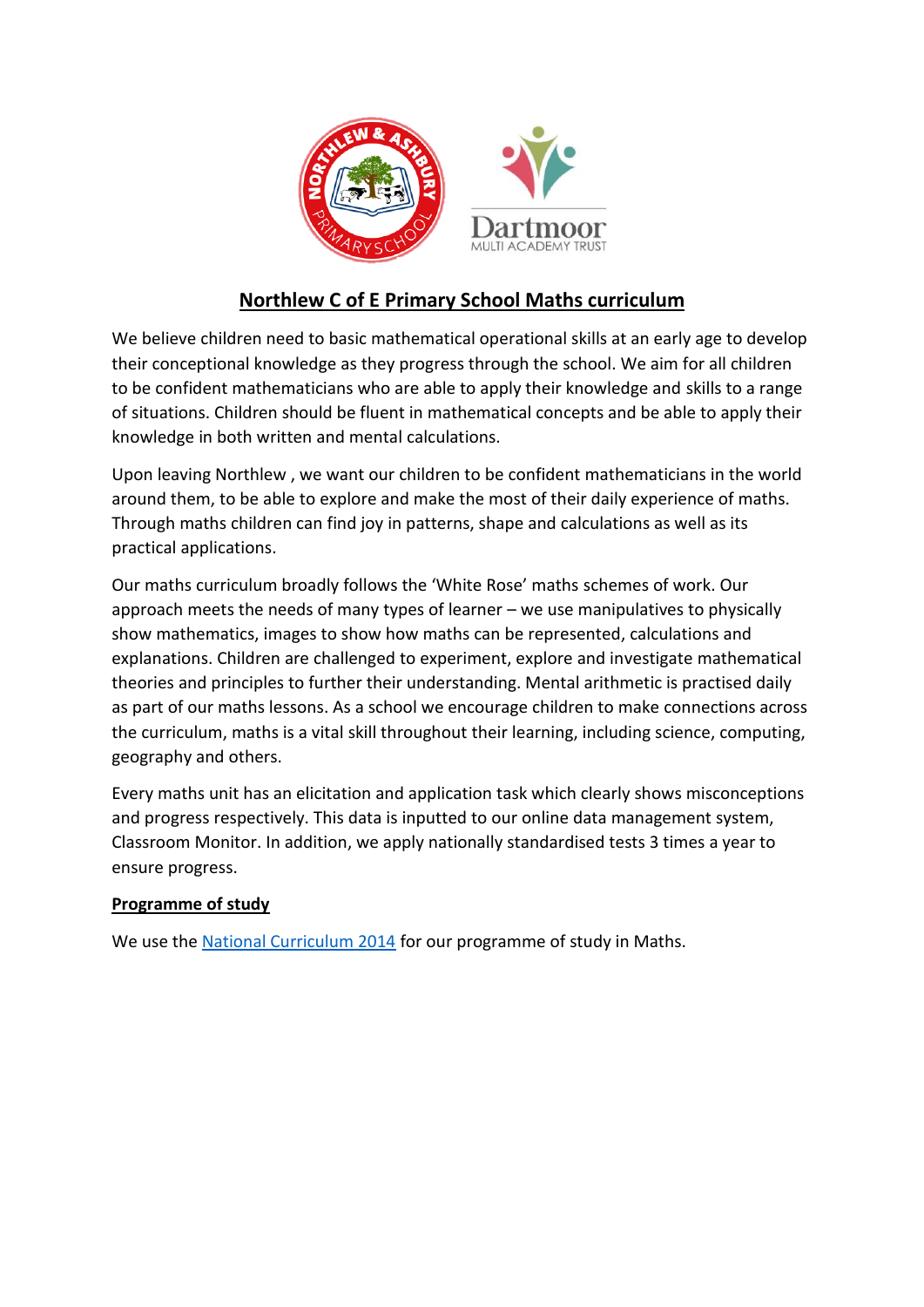## **Progression of maths**

|                          | Year 1                 | Year 2                  | Year <sub>3</sub>      | Year 4                | Year 5                | Year <sub>6</sub>    |
|--------------------------|------------------------|-------------------------|------------------------|-----------------------|-----------------------|----------------------|
|                          | count to and across    | count in steps of 2, 3, | count from 0 in        | count in multiples of | count forwards or     |                      |
|                          | 100, forwards and      | and 5 from 0, and       | multiples of 4, 8, 50  | 6, 7, 9, 25 and 100   | backwards in steps of |                      |
|                          | backwards, beginning   | count in tens from      | and 100; finding 10 or |                       | powers of 10 for any  |                      |
|                          | with 0 or 1, or from   | any number, forward     | 100 more than a        | count backwards       | given number up to 1  |                      |
|                          | any given number       | or backward             | given number           | through zero to       | 000 000               |                      |
|                          |                        |                         |                        | include negative      |                       |                      |
|                          | count numbers to       |                         |                        | numbers               | count forwards and    |                      |
| Place Value<br>Counting  | 100, count in          |                         |                        |                       | backwards with        |                      |
|                          | different multiples    |                         |                        |                       | positive and negative |                      |
|                          | including ones, twos,  |                         |                        |                       | whole numbers         |                      |
|                          | fives and tens         |                         |                        |                       | through zero          |                      |
|                          | identify and           | read and write          | identify, represent    | identify, represent   | read, write numbers   | read, write, numbers |
|                          | represent numbers      | numbers to at least     | and estimate           | and estimate          | to at least 1 000 000 | up to 10 000 000 and |
|                          | using concrete         | 100 in numerals and     | numbers using          | numbers using         | and determine the     | determine the value  |
|                          | objects and pictorial  | in words                | different              | different             | value of each digit   | of each digit        |
|                          | representations        |                         | representations        | representations       |                       |                      |
|                          | including the number   | identify, represent     |                        |                       | read Roman            |                      |
|                          | line, and use the      | and estimate            | read and write         | read Roman            | numerals to 1000 (M)  |                      |
|                          | language of: equal to, | numbers using           | numbers to at least    | numerals to 100 (I to | and recognise years   |                      |
|                          | more than, less than   | different               | 1000 in numerals and   | C) and understand     | written in Roman      |                      |
|                          | (fewer), most, least   | representation,         | in words               | how, over time, the   | numerals              |                      |
|                          |                        | including the number    |                        | numeral system        |                       |                      |
|                          | read and write         | line                    |                        | changed to include    |                       |                      |
|                          | numbers to 100 in      |                         |                        | the concept of zero   |                       |                      |
|                          | numerals               |                         |                        | and place value       |                       |                      |
|                          |                        |                         |                        |                       |                       |                      |
| Place Value<br>Represent | read and write         |                         |                        |                       |                       |                      |
|                          | numbers 1 to 20 in     |                         |                        |                       |                       |                      |
|                          | numerals and words     |                         |                        |                       |                       |                      |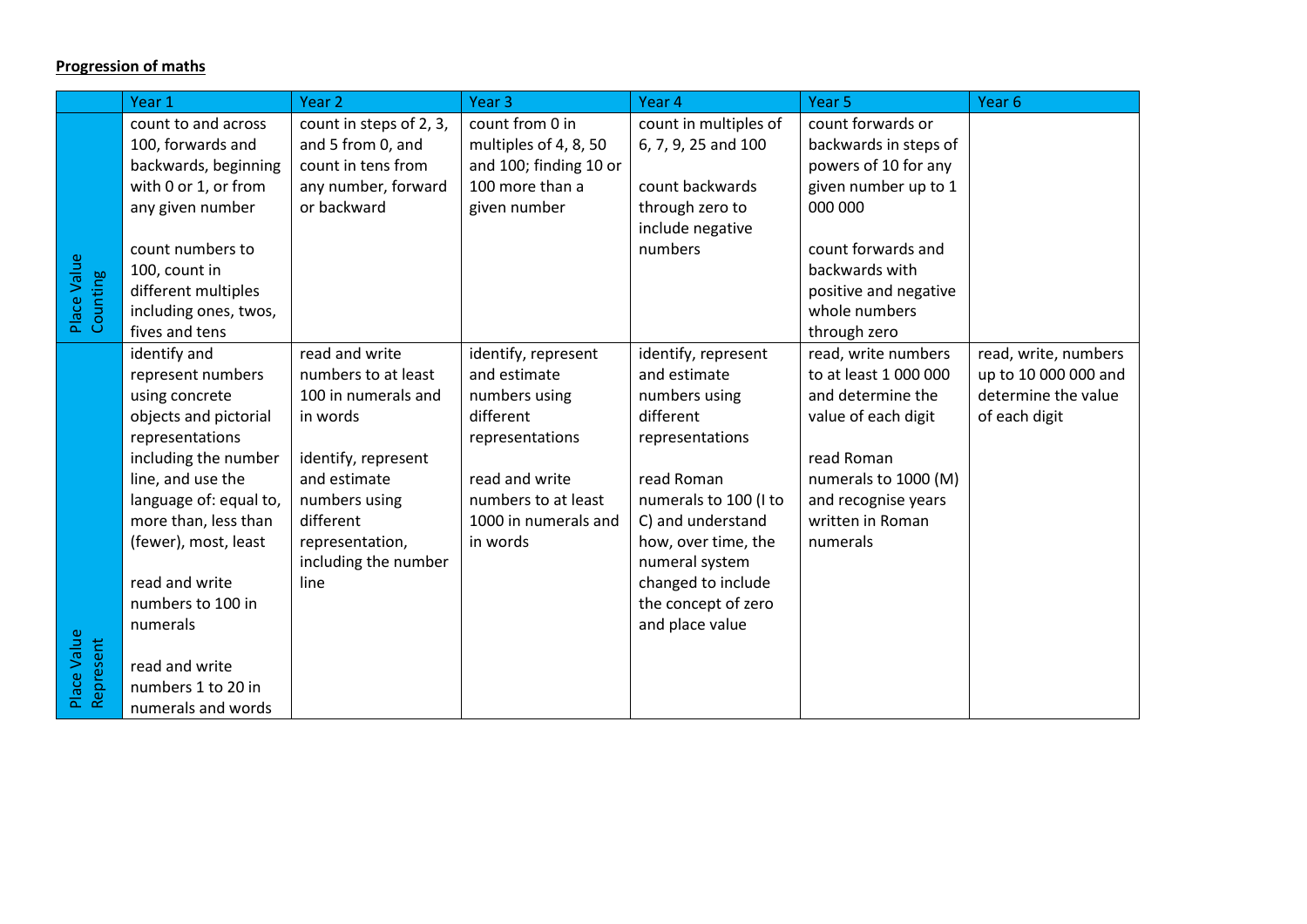|                                      | given a number,   | recognise the value     | recognise the place    | find 1000 more or       | order and compare       | order and compare       |
|--------------------------------------|-------------------|-------------------------|------------------------|-------------------------|-------------------------|-------------------------|
|                                      | identify one more | of each digit in a two- | value of each digit in | less than a given       | numbers to at least 1   | numbers up to 10        |
|                                      | and one less      | digit number (tens,     | a three-digit number   | number                  | 000 000 and             | 000 000 and             |
|                                      |                   | ones)                   | (hundreds, tens,       |                         | determine the value     | determine the value     |
|                                      |                   |                         | ones)                  | recognise the place     | of each digit           | of each digit           |
|                                      |                   | compare and order       |                        | value of each digit in  |                         |                         |
|                                      |                   | numbers from 0 up to    | compare and order      | a four-digit number     |                         |                         |
|                                      |                   | 100; use <, > and =     | numbers up to 1000     | (thousands,             |                         |                         |
|                                      |                   | signs                   |                        | hundreds, tens and      |                         |                         |
| Place Value<br>Use PV and Compare    |                   |                         |                        | ones)                   |                         |                         |
|                                      |                   |                         |                        |                         |                         |                         |
|                                      |                   |                         |                        | order and compare       |                         |                         |
|                                      |                   |                         |                        | numbers beyond          |                         |                         |
|                                      |                   |                         |                        | 1000                    |                         |                         |
|                                      |                   | use place value and     | solve number           | round any number to     | interpret negative      | round any whole         |
|                                      |                   | number facts to solve   | problems and           | the nearest 10, 100     | numbers in context,     | number to a required    |
|                                      |                   | problems                | practical problems     | or 1000                 |                         | degree of accuracy      |
|                                      |                   |                         | involving these ideas  |                         | round any number up     |                         |
|                                      |                   |                         |                        | solve number and        | to 1 000 000 to the     | use negative            |
|                                      |                   |                         |                        | practical problems      | nearest 10, 100,        | numbers in context,     |
|                                      |                   |                         |                        | that involve all of the | 1000, 10 000 and 100    | and calculate           |
|                                      |                   |                         |                        | above and with          | 000                     | intervals across zero   |
|                                      |                   |                         |                        | increasingly large      |                         |                         |
| Place Value<br>Problems and rounding |                   |                         |                        | positive numbers        | solve number            | solve number            |
|                                      |                   |                         |                        |                         | problems and            | problems and            |
|                                      |                   |                         |                        |                         | practical problems      | practical problems      |
|                                      |                   |                         |                        |                         | that involve all of the | that involve all of the |
|                                      |                   |                         |                        |                         | above                   | above                   |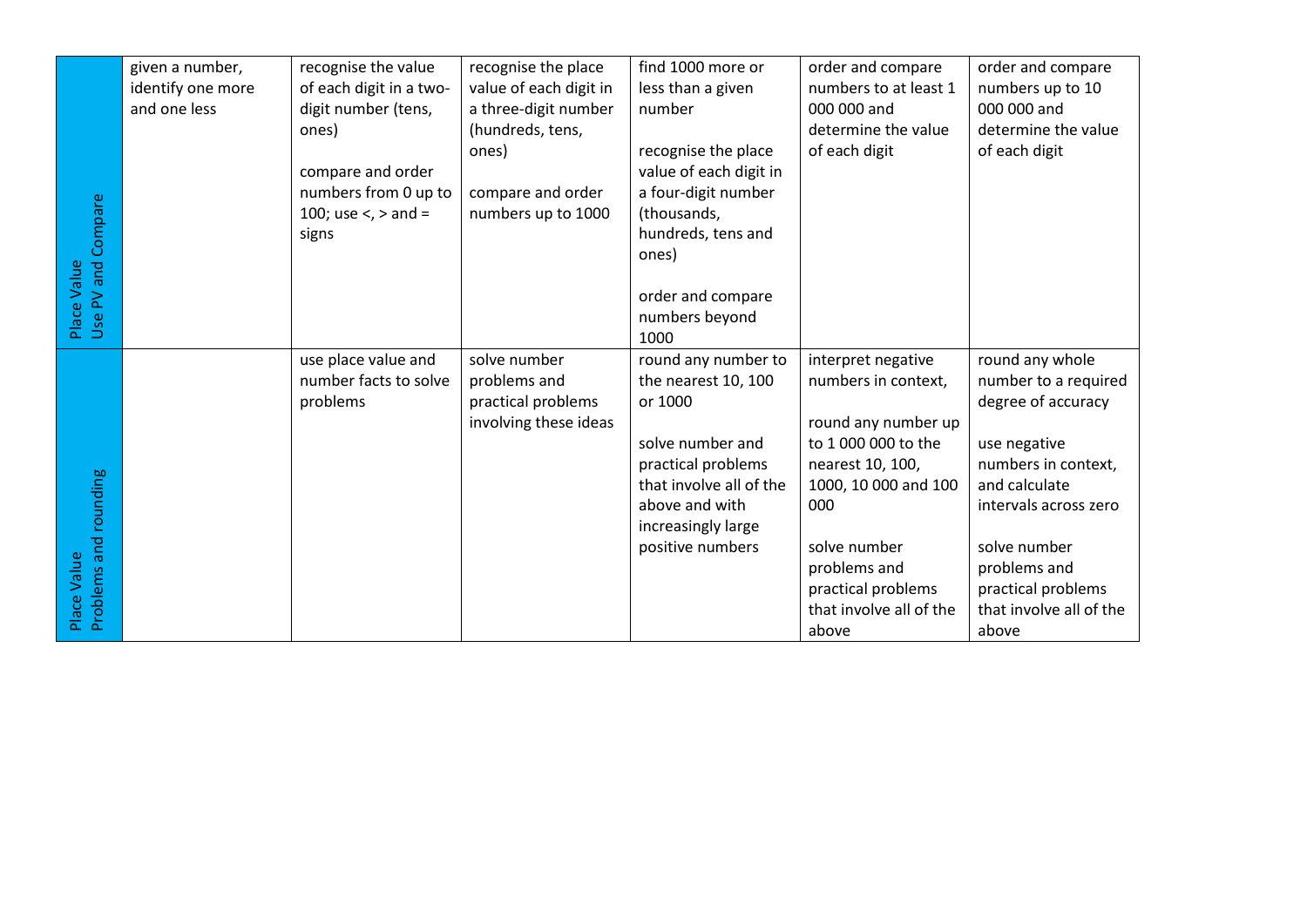|                                                    | Year 1               | Year 2                | Year <sub>3</sub>    | Year 4                | Year <sub>5</sub>     | Year <sub>6</sub> |
|----------------------------------------------------|----------------------|-----------------------|----------------------|-----------------------|-----------------------|-------------------|
|                                                    | read, write and      | recall and use        | estimate the answer  | estimate and use      | use rounding to       |                   |
|                                                    | interpret            | addition and          | to a calculation and | inverse operations to | check answers to      |                   |
|                                                    | mathematical         | subtraction facts to  | use inverse          | check answers to a    | calculations and      |                   |
|                                                    | statements involving | 20 fluently, and      | operations to check  | calculation           | determine, in the     |                   |
|                                                    | addition $(+)$ ,     | derive and use        | answers              |                       | context of a problem, |                   |
|                                                    | subtraction (-), and | related facts up to   |                      |                       | levels of accuracy    |                   |
|                                                    | equals $(=)$ signs   | 100                   |                      |                       |                       |                   |
|                                                    |                      |                       |                      |                       |                       |                   |
|                                                    | represent and use    | show that addition of |                      |                       |                       |                   |
|                                                    | number bonds and     | two numbers can be    |                      |                       |                       |                   |
|                                                    | related subtraction  | done in any order     |                      |                       |                       |                   |
|                                                    | facts within 20      | (commutative) and     |                      |                       |                       |                   |
|                                                    |                      | subtraction of one    |                      |                       |                       |                   |
|                                                    |                      | number from           |                      |                       |                       |                   |
|                                                    |                      | another cannot        |                      |                       |                       |                   |
|                                                    |                      |                       |                      |                       |                       |                   |
|                                                    |                      | recognise and use     |                      |                       |                       |                   |
|                                                    |                      | the inverse           |                      |                       |                       |                   |
|                                                    |                      | relationship between  |                      |                       |                       |                   |
|                                                    |                      | addition and          |                      |                       |                       |                   |
|                                                    |                      | subtraction and use   |                      |                       |                       |                   |
|                                                    |                      | this to check         |                      |                       |                       |                   |
|                                                    |                      | calculations and      |                      |                       |                       |                   |
| Addition and subtraction<br>Recall, represent, use |                      | missing number        |                      |                       |                       |                   |
|                                                    |                      | problems              |                      |                       |                       |                   |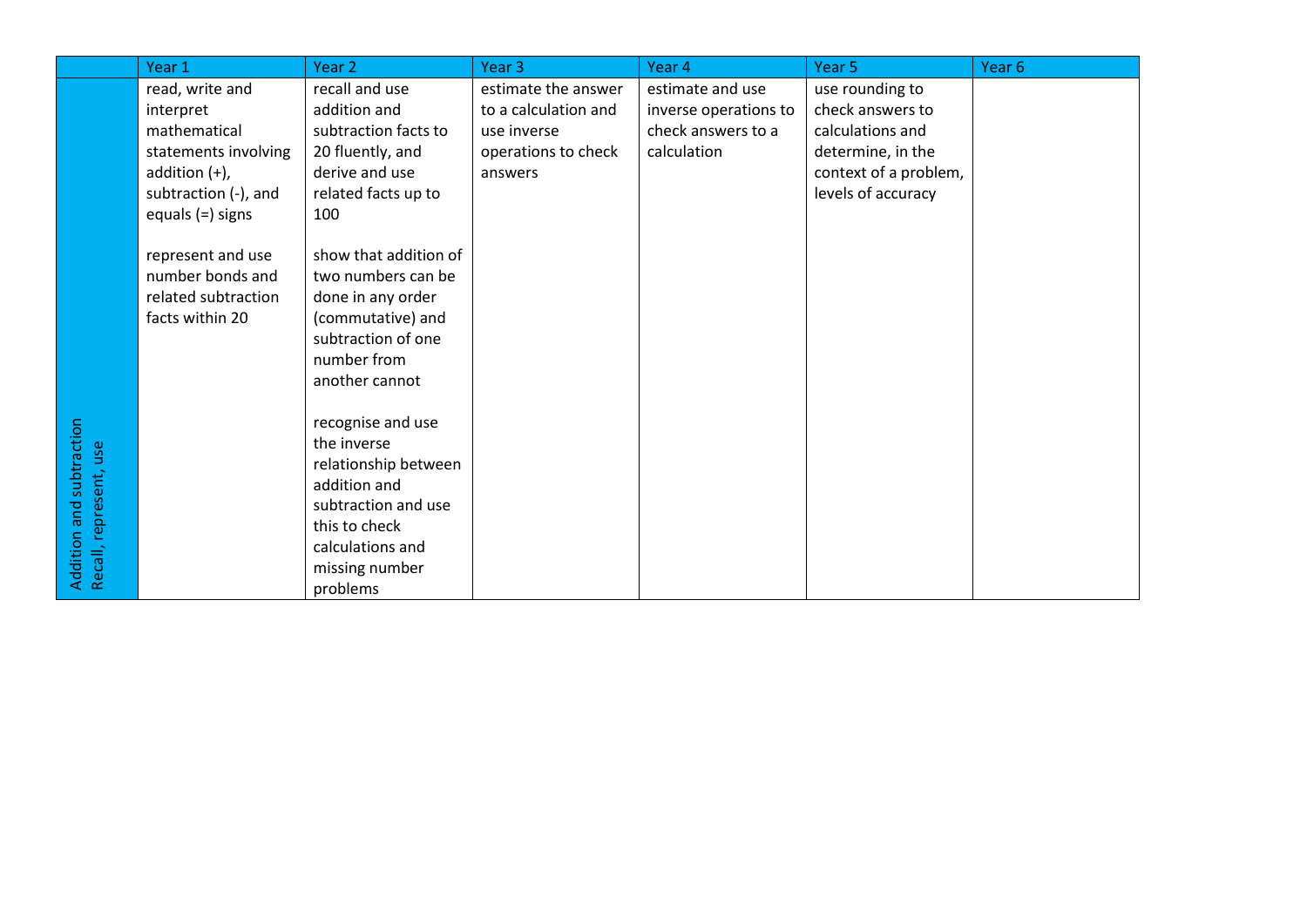|                                            | add and subtract     | add and subtract         | add and subtract         | add and subtract      | add and subtract    |                    |
|--------------------------------------------|----------------------|--------------------------|--------------------------|-----------------------|---------------------|--------------------|
|                                            | one-digit and two-   | numbers using            | numbers mentally,        | numbers with up to 4  | whole numbers with  |                    |
|                                            | digit numbers to 20, | concrete objects,        | including:               | digits using the      | more than 4 digits, |                    |
|                                            | including zero       | pictorial                | a three-digit<br>$\circ$ | formal written        | including using     |                    |
|                                            |                      | representations, and     | number and               | methods of columnar   | formal written      |                    |
|                                            |                      | mentally, including:     | ones                     | addition and          | methods (columnar   |                    |
|                                            |                      | a two-digit<br>$\circ$   | a three-digit<br>$\circ$ | subtraction where     | addition and        |                    |
|                                            |                      | number and ones          | number and tens          | appropriate           | subtraction)        |                    |
|                                            |                      | a two-digit<br>$\circ$   | a three-digit<br>$\circ$ |                       |                     |                    |
|                                            |                      | number and tens          | number and               |                       | add and subtract    |                    |
|                                            |                      | two two-digit<br>$\circ$ | hundreds                 |                       | numbers mentally    |                    |
|                                            |                      | numbers                  |                          |                       | with increasingly   |                    |
|                                            |                      | adding three             | add and subtract         |                       | large numbers       |                    |
|                                            |                      | one-digit                | numbers with up to       |                       |                     |                    |
| Addition and subtraction<br>Calculations   |                      | numbers                  | three digits, using      |                       |                     |                    |
|                                            |                      |                          | formal written           |                       |                     |                    |
|                                            |                      |                          | methods of columnar      |                       |                     |                    |
|                                            |                      |                          | addition and             |                       |                     |                    |
|                                            |                      |                          | subtraction              |                       |                     |                    |
|                                            | solve one-step       | solve simple one-        | solve problems,          | solve addition and    | solve addition and  | solve addition and |
|                                            | problems that        | step problems with       | including missing        | subtraction two-step  | subtraction multi-  | subtraction multi- |
|                                            | involve addition and | addition and             | number problems,         | problems in contexts, | step problems in    | step problems in   |
|                                            | subtraction, using   | subtraction:             | using number facts,      | deciding which        | contexts, deciding  | contexts, deciding |
|                                            | concrete objects and | - using concrete         | place value, and         | operations and        | which operations    | which operations   |
|                                            | pictorial            | objects and pictorial    | more complex             | methods to use and    | and methods to use  | and methods to use |
|                                            | representations, and | representations,         | addition and             | why                   | and why             | and why            |
|                                            | missing number       | including those          | subtraction              |                       |                     |                    |
|                                            | problems such as 7   | involving numbers,       |                          |                       |                     |                    |
|                                            | $= 9$                | quantities and           |                          |                       |                     |                    |
|                                            |                      | measures                 |                          |                       |                     |                    |
| Addition and subtraction<br>Solve problems |                      | - applying their         |                          |                       |                     |                    |
|                                            |                      | increasing knowledge     |                          |                       |                     |                    |
|                                            |                      | of mental and            |                          |                       |                     |                    |
|                                            |                      | written methods          |                          |                       |                     |                    |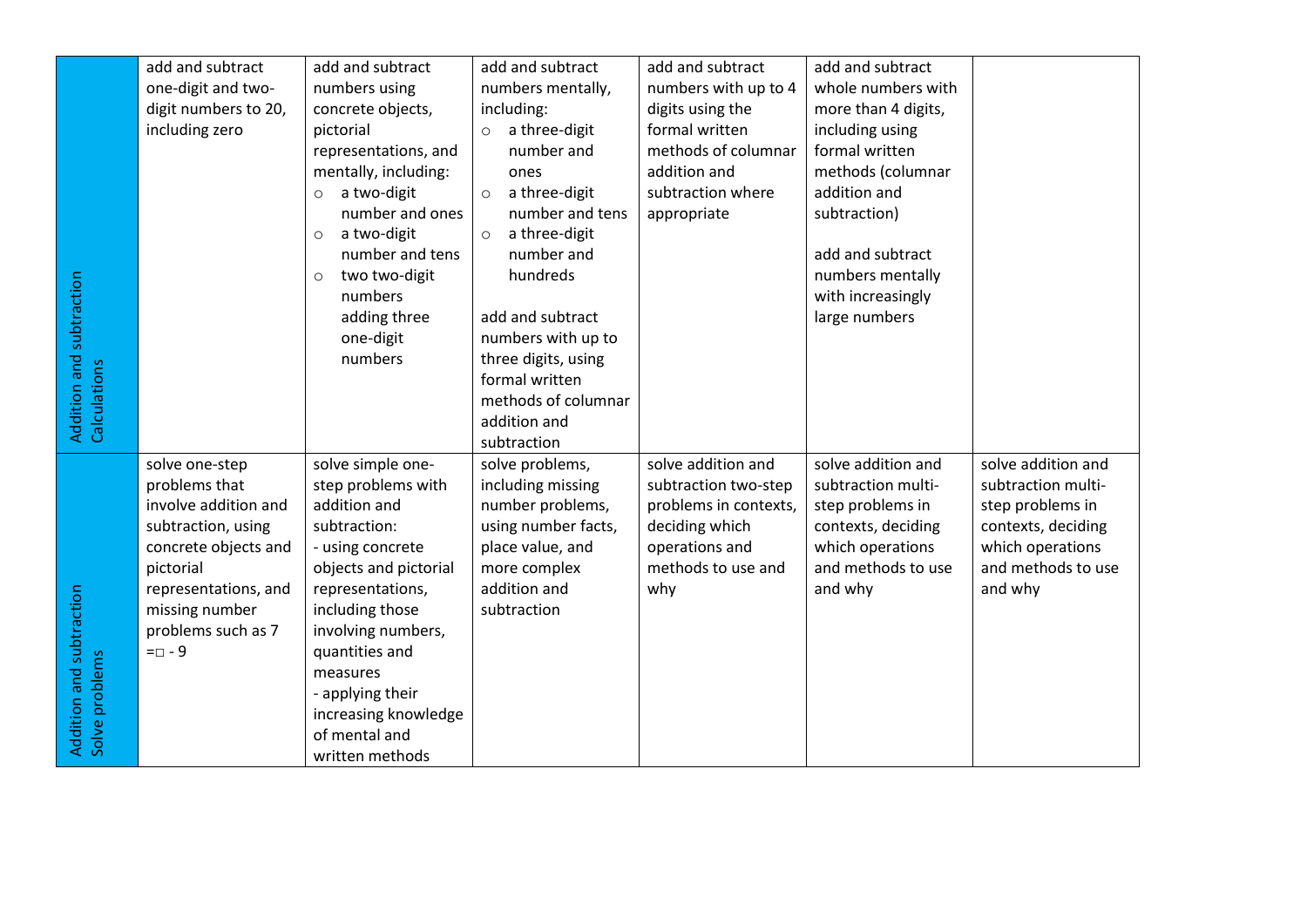|                                                       | Year 1 | Year <sub>2</sub>           | Year <sub>3</sub>      | Year 4                                | Year <sub>5</sub>                       | Year <sub>6</sub>       |
|-------------------------------------------------------|--------|-----------------------------|------------------------|---------------------------------------|-----------------------------------------|-------------------------|
|                                                       |        | recall and use              | recall and use         | recall multiplication                 | identify multiples                      | identify common         |
|                                                       |        | multiplication and          | multiplication and     | and division facts for                | and factors, including                  | factors, common         |
|                                                       |        | division facts for the      | division facts for the | multiplication tables                 | finding all factor                      | multiples and prime     |
|                                                       |        | 2, 5 and 10                 | 3, 4 and 8             | up to 12 x 12                         | pairs of a number,                      | numbers                 |
|                                                       |        | multiplication tables,      | multiplication tables  |                                       | and common factors                      |                         |
|                                                       |        | including recognising       |                        | use place value,                      | of two numbers.                         | use estimation to       |
|                                                       |        | odd and even                |                        | known and derived                     |                                         | check answers to        |
|                                                       |        | number                      |                        | facts to multiply and                 | know and use the                        | calculations and        |
|                                                       |        |                             |                        | divide mentally,                      | vocabulary of prime                     | determine, in the       |
|                                                       |        | show that                   |                        | including: multiplying                | numbers, prime                          | context of a            |
|                                                       |        | multiplications of          |                        | by 0 and 1; dividing                  | factors and                             | problem, levels of      |
|                                                       |        | two numbers can be          |                        | by 1; multiplying                     | composite (non-                         | accuracy                |
|                                                       |        | done in any order           |                        | together three                        | prime) numbers                          |                         |
|                                                       |        | (commutative) and           |                        | numbers                               |                                         |                         |
|                                                       |        | division of one             |                        |                                       | establish whether a                     |                         |
|                                                       |        | number by another<br>cannot |                        | recognise and use<br>factor pairs and | number up to 100 is<br>prime and recall |                         |
|                                                       |        |                             |                        | commutatively in                      | prime numbers up to                     |                         |
|                                                       |        |                             |                        | mental calculations                   | 19                                      |                         |
|                                                       |        |                             |                        |                                       |                                         |                         |
|                                                       |        |                             |                        |                                       | recognise and use                       |                         |
|                                                       |        |                             |                        |                                       | square numbers and                      |                         |
|                                                       |        |                             |                        |                                       | cube numbers, and                       |                         |
|                                                       |        |                             |                        |                                       | the notations, $(^{2})$ $(^{3})$        |                         |
|                                                       |        |                             |                        |                                       |                                         |                         |
| Multiplication and division<br>Recall, represent, use |        |                             |                        |                                       |                                         |                         |
|                                                       |        |                             |                        |                                       |                                         |                         |
|                                                       |        | calculate                   | write and calculate    | multiply two-digit                    | multiply numbers up                     | multiply multi-digit    |
|                                                       |        | mathematical                | mathematical           | and three-digit                       | to 4 digits by a one-                   | numbers up to 4         |
|                                                       |        | statements for              | statements for         | numbers by a one-                     | or two-digit number                     | digits by a two-digit   |
|                                                       |        | multiplication and          | multiplication and     | digit number using                    | using a formal                          | whole number using      |
| Multiplication and division                           |        | division within the         | division using the     | formal written layout                 | written method,                         | the efficient written   |
|                                                       |        | multiplication tables       | multiplication tables  |                                       | including long                          | method of long          |
| Calculations                                          |        | and write them using        | that they know,        |                                       | multiplication for                      | multiplication          |
|                                                       |        | the multiplication (x),     | including two-digit    |                                       | two-digit numbers                       |                         |
|                                                       |        | division $(\div)$ and       | numbers times one-     |                                       |                                         | divide numbers up to    |
|                                                       |        | equals (=) signs            | digit numbers, using   |                                       |                                         | 4 digits by a two-digit |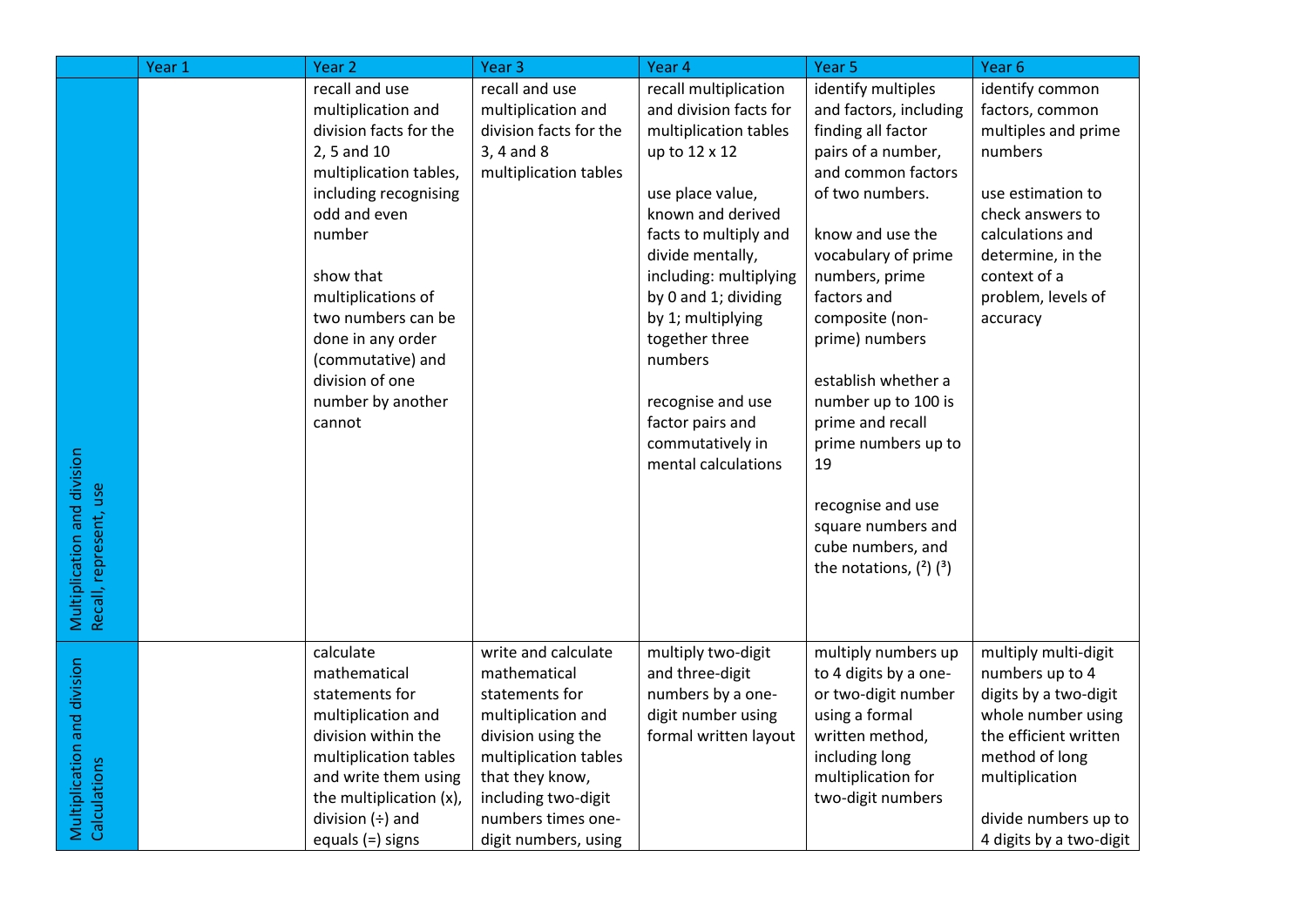|                                               |                       |                     | mental and            |                        | multiply and divide     | whole number using      |
|-----------------------------------------------|-----------------------|---------------------|-----------------------|------------------------|-------------------------|-------------------------|
|                                               |                       |                     | progressing to formal |                        | numbers mentally        | the formal written      |
|                                               |                       |                     | written methods       |                        | drawing upon known      | method of long          |
|                                               |                       |                     |                       |                        | facts                   | division, and           |
|                                               |                       |                     |                       |                        |                         | interpret remainders    |
|                                               |                       |                     |                       |                        | divide numbers up to    | as whole number         |
|                                               |                       |                     |                       |                        | 4 digits by a one-digit | remainders,             |
|                                               |                       |                     |                       |                        | number using the        | fractions, or by        |
|                                               |                       |                     |                       |                        | formal written          | rounding, as            |
|                                               |                       |                     |                       |                        | method of short         | appropriate for the     |
|                                               |                       |                     |                       |                        | division and interpret  | context                 |
|                                               |                       |                     |                       |                        | remainders              |                         |
|                                               |                       |                     |                       |                        | appropriately for the   | divide numbers up to    |
|                                               |                       |                     |                       |                        | context                 | 4 digits by a two-digit |
|                                               |                       |                     |                       |                        |                         | number using the        |
|                                               |                       |                     |                       |                        | multiply and divide     | formal written          |
|                                               |                       |                     |                       |                        | whole numbers and       | method of short         |
|                                               |                       |                     |                       |                        | those Involving         | division where          |
|                                               |                       |                     |                       |                        | decimals by 10, 100     | appropriate,            |
|                                               |                       |                     |                       |                        | and 1000                | interpreting            |
|                                               |                       |                     |                       |                        |                         | remainders              |
|                                               |                       |                     |                       |                        |                         | according to context    |
|                                               |                       |                     |                       |                        |                         |                         |
|                                               |                       |                     |                       |                        |                         | perform mental          |
|                                               |                       |                     |                       |                        |                         | calculations,           |
|                                               |                       |                     |                       |                        |                         | including with mixed    |
|                                               |                       |                     |                       |                        |                         | operations and large    |
|                                               |                       |                     |                       |                        |                         | numbers                 |
|                                               | solve one step        | solve problems      | solve problems,       | solve problems         | solve problems          | solve problems          |
|                                               | problems involving    | involving           | including missing     | involving multiplying  | involving               | involving addition,     |
|                                               | multiplication and    | multiplication and  | number problems,      | and adding, including  | multiplication and      | subtraction,            |
| Multiplication and division<br>Solve problems | division, calculating | division, using     | involving             | using the distributive | division including      | multiplication and      |
|                                               | the answer using      | materials arrays,   | multiplication and    | law to multiply two-   | using their             | division                |
|                                               | concrete objects,     | repeated addition,  | division, including   | digit numbers by one   | knowledge of factors    |                         |
|                                               | pictorial             | mental methods, and | integer scaling       | digit, integer scaling | and multiples,          |                         |
|                                               | representations and   | multiplication and  | problems and          | problems and harder    | squares and cubes       |                         |
|                                               | arrays with the       | division facts,     | correspondence        | correspondence         |                         |                         |
|                                               |                       |                     | problems in which n   | problems such as       |                         |                         |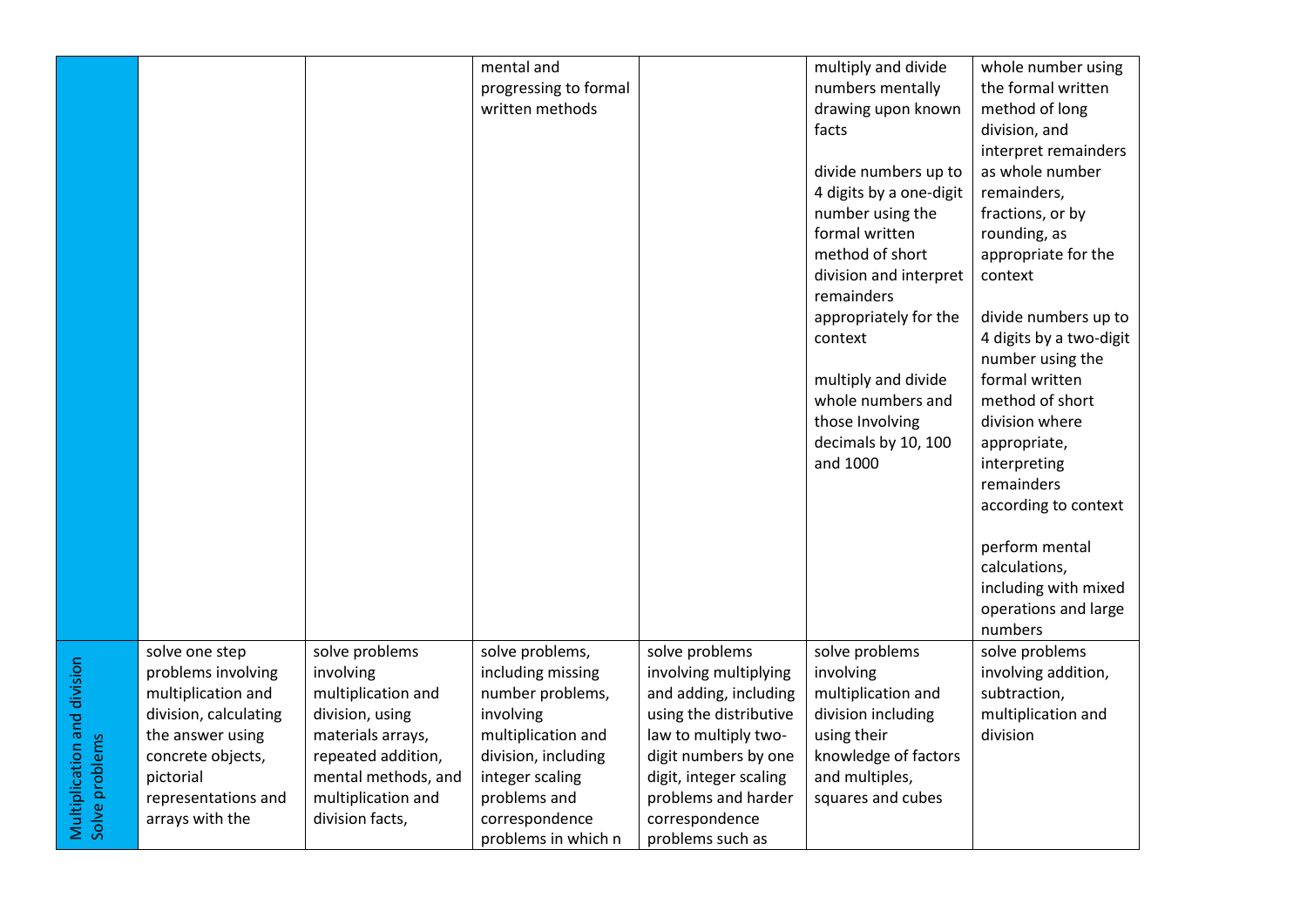|                             |            | support of the | including problems in | objects are    | which n objects are | solve problems      |                        |
|-----------------------------|------------|----------------|-----------------------|----------------|---------------------|---------------------|------------------------|
|                             |            | teacher        | contexts              | connected to m | connected to m      | involving           |                        |
|                             |            |                |                       | objects        | objects             | multiplication and  |                        |
|                             |            |                |                       |                |                     | division, including |                        |
|                             |            |                |                       |                |                     | scaling by simple   |                        |
|                             |            |                |                       |                |                     | fractions and       |                        |
|                             |            |                |                       |                |                     | problems involving  |                        |
|                             |            |                |                       |                |                     | simple rates        |                        |
|                             |            |                |                       |                |                     | solve problems      | using their            |
|                             |            |                |                       |                |                     | involving addition, | knowledge of the       |
|                             |            |                |                       |                |                     | subtraction,        | order of operations    |
|                             | Operations |                |                       |                |                     | multiplication and  | to carry out           |
|                             |            |                |                       |                |                     | division and a      | calculations involving |
|                             |            |                |                       |                |                     | combination of      | the four operations    |
|                             |            |                |                       |                |                     | these, including    |                        |
|                             |            |                |                       |                |                     | understanding the   |                        |
| Multiplication and division | Combined   |                |                       |                |                     | meaning of the      |                        |
|                             |            |                |                       |                |                     | equals sign         |                        |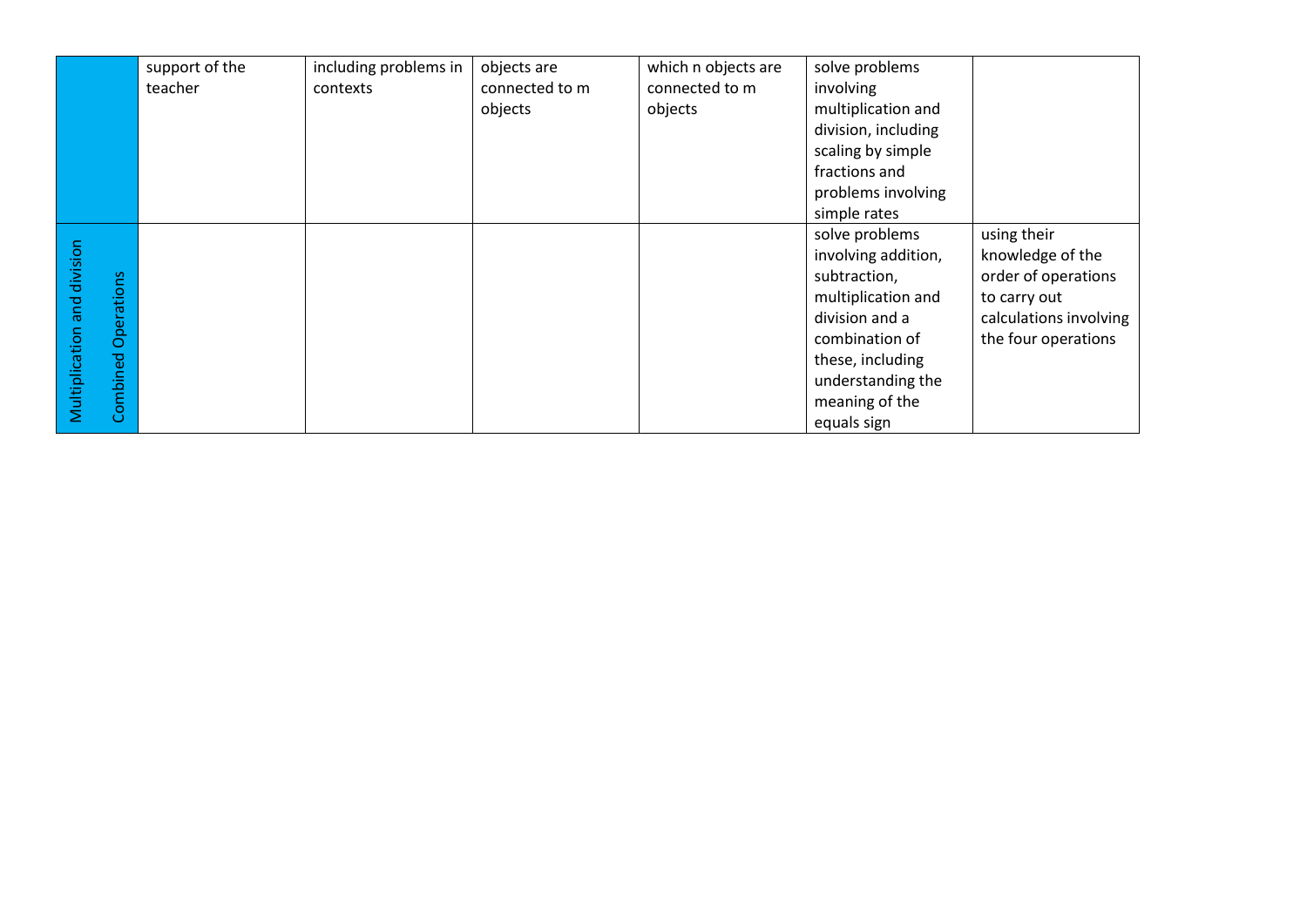|                                  | Year 1                                                                                                                                                                                                             | Year <sub>2</sub>                                                                                                                                                                        | Year <sub>3</sub>                                                                                                                                                                                                                                                                                                                                                                                                                                            | Year 4                                                                                                                                             | Year <sub>5</sub>                                                                                                                                                                                                                                                                                                                                 | Year 6                                                                                                                      |
|----------------------------------|--------------------------------------------------------------------------------------------------------------------------------------------------------------------------------------------------------------------|------------------------------------------------------------------------------------------------------------------------------------------------------------------------------------------|--------------------------------------------------------------------------------------------------------------------------------------------------------------------------------------------------------------------------------------------------------------------------------------------------------------------------------------------------------------------------------------------------------------------------------------------------------------|----------------------------------------------------------------------------------------------------------------------------------------------------|---------------------------------------------------------------------------------------------------------------------------------------------------------------------------------------------------------------------------------------------------------------------------------------------------------------------------------------------------|-----------------------------------------------------------------------------------------------------------------------------|
| Recognise and write<br>Fractions | recognise, find and<br>name a half as one of<br>two equal parts of an<br>object, shape or<br>quantity<br>recognise, find and<br>name a quarter as one<br>of four equal parts of<br>an object, shape or<br>quantity | recognise, find name<br>and write fractions<br>$1/3$ , $1/4$ , $2/4$ , and $3/4$<br>of a length, shape, set<br>of objects or quantity<br>write simple fractions<br>e.g. $1/2$ of $6 = 3$ | count up and down in<br>tenths; recognise that<br>tenths arise from<br>dividing an object into<br>10 equal parts and in<br>dividing one-digit<br>numbers or quantities<br>by 10<br>recognise, find and<br>write fractions of a<br>discrete set of<br>objects; unit fractions<br>and non-unit fractions<br>with small<br>denominators<br>recognise and use<br>fractions as numbers;<br>unit fractions and<br>non-unit fractions<br>with small<br>denominators | count up and down in<br>hundredths; recognise<br>that hundredths arise<br>when dividing an<br>object by a hundred<br>and dividing tenths by<br>ten | identify, name and<br>write equivalent<br>fractions of a given<br>fraction, represented<br>visually, including<br>tenths and<br>hundredths<br>recognise mixed<br>numbers and<br>improper fractions<br>and convert from one<br>to the other and write<br>mathematical<br>statements >1 as a<br>mixed number (e.g.<br>$2/5 + 4/5 = 6/5 = 1$<br>1/5) |                                                                                                                             |
| Fractions<br>Compare             |                                                                                                                                                                                                                    | recognise the<br>equivalent of two<br>quarters and one half                                                                                                                              | recognise and show,<br>using diagrams,<br>equivalent fractions<br>with small<br>denominators                                                                                                                                                                                                                                                                                                                                                                 | recognise and show,<br>using diagrams,<br>families of common<br>equivalent fractions                                                               | compare and order<br>fractions whose<br>denominators are all<br>multiples of the same<br>number                                                                                                                                                                                                                                                   | use common factors<br>to simplify fractions;<br>use common<br>multiples to express<br>fractions in the same<br>denomination |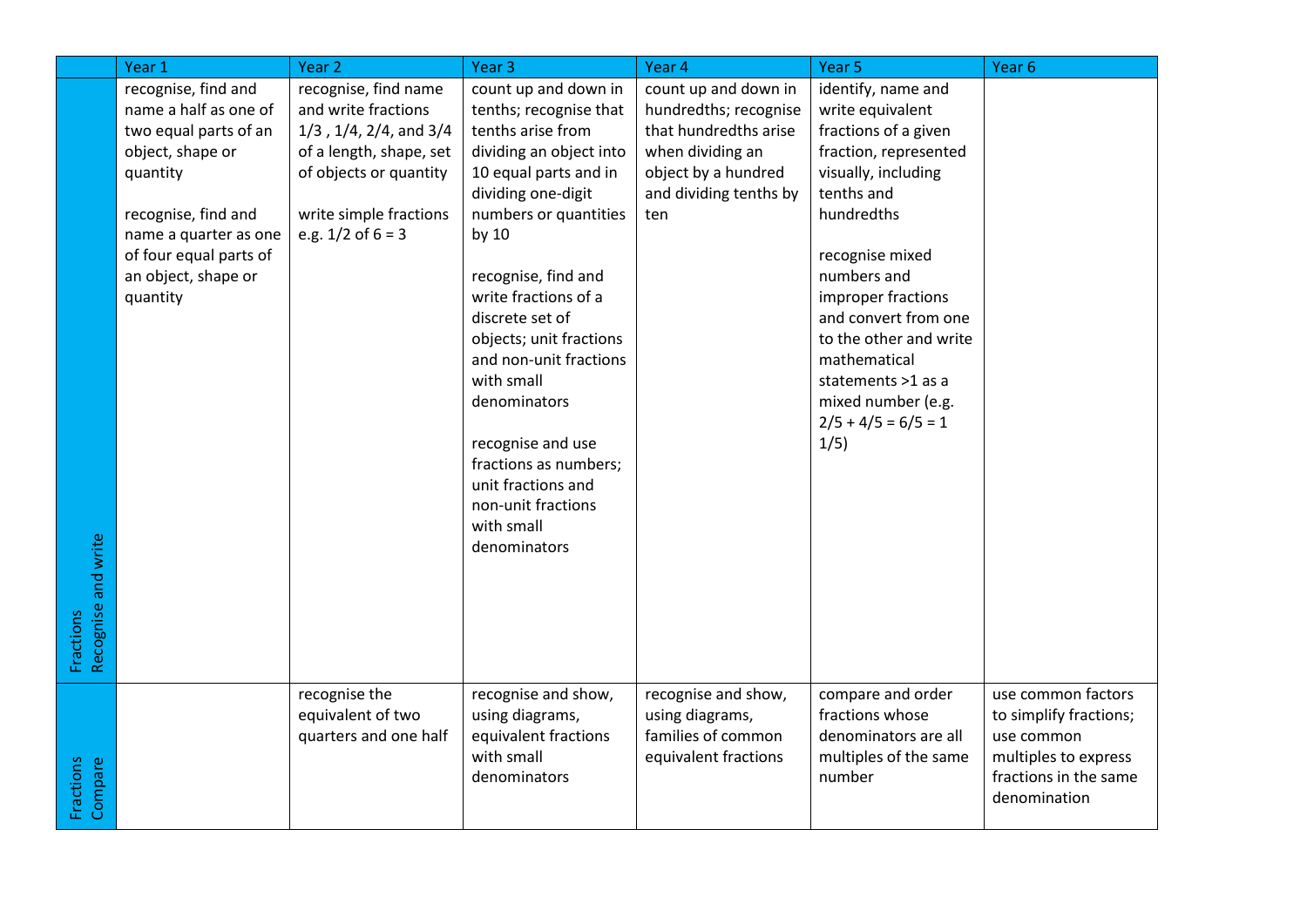|                             |                                                 | compare and order<br>unit fractions with the<br>same denominators                                         |                                                                                                             |                                                                                                                                                                                                                                                | compare and order<br>fractions including<br>fractions >1                                                                                                                                                                                                                                                                                                             |
|-----------------------------|-------------------------------------------------|-----------------------------------------------------------------------------------------------------------|-------------------------------------------------------------------------------------------------------------|------------------------------------------------------------------------------------------------------------------------------------------------------------------------------------------------------------------------------------------------|----------------------------------------------------------------------------------------------------------------------------------------------------------------------------------------------------------------------------------------------------------------------------------------------------------------------------------------------------------------------|
| Calculations<br>Fractions   | write simple fractions<br>e.g. $1/2$ of $6 = 3$ | add and subtract<br>fractions with the<br>same denominator<br>within one whole (e.g.<br>$5/7 + 1/7 = 6/7$ | add and subtract<br>fractions with the<br>same denominator                                                  | add and subtract<br>fractions with the<br>same denominator<br>and denominators<br>that are multiples of<br>the same number<br>multiply proper<br>fractions and mixed<br>numbers by whole<br>numbers, supported<br>by materials and<br>diagrams | add and subtract<br>fractions with<br>different<br>denominators and<br>mixed numbers, using<br>the concept of<br>equivalent fractions<br>multiply simple pairs<br>of proper fractions,<br>writing the answer in<br>its simplest form (e.g.<br>$\frac{1}{4} \times \frac{1}{2} = 1/8$<br>divide proper<br>fractions by whole<br>numbers (e.g. $1/3 \div 2$<br>$= 1/6$ |
| Solve problems<br>Fractions |                                                 | solve problems that<br>involve all of the<br>above                                                        | solve simple measures<br>and money problems<br>involving fractions<br>and decimals to two<br>decimal places |                                                                                                                                                                                                                                                |                                                                                                                                                                                                                                                                                                                                                                      |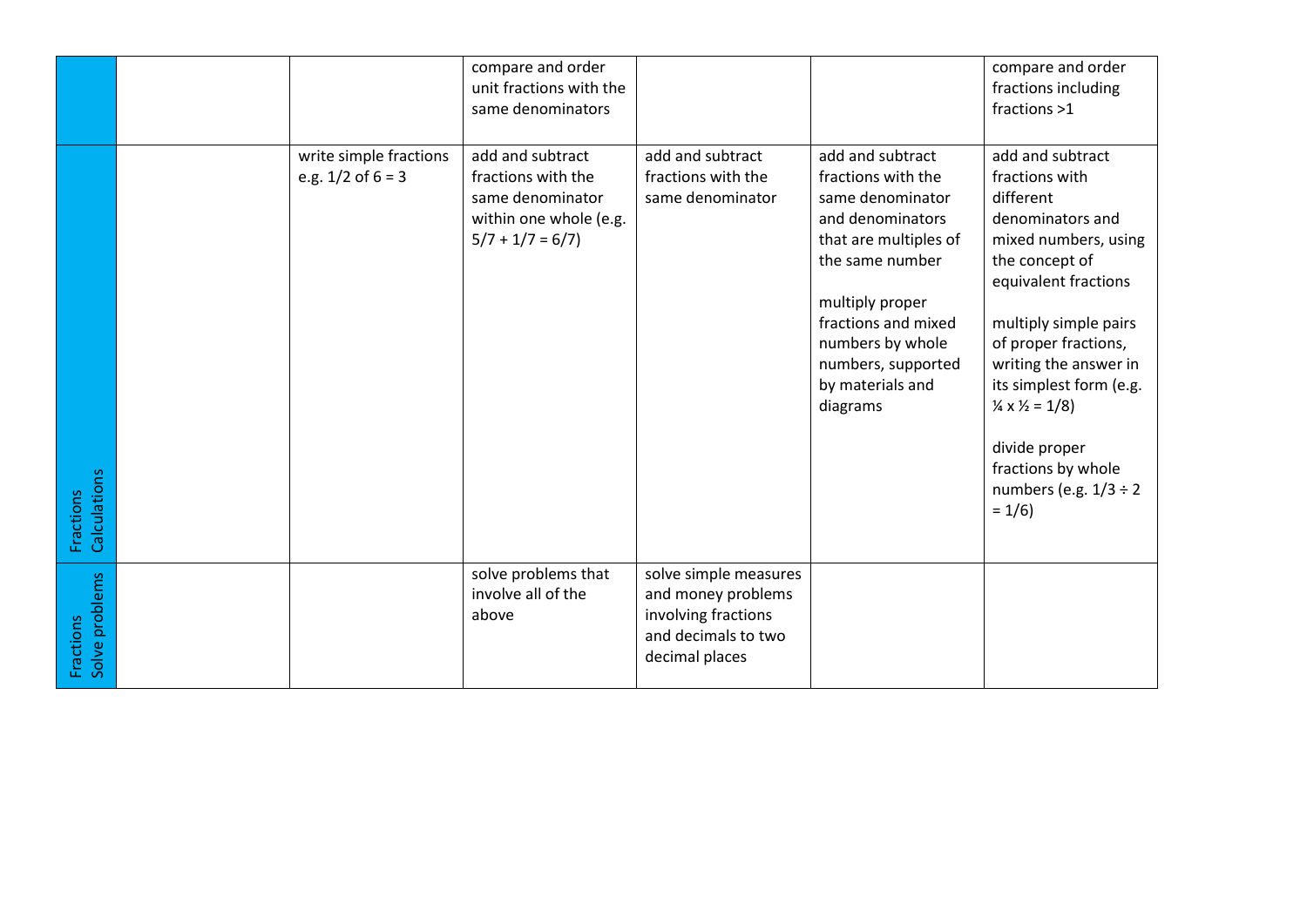|                                              | Year 1 | Year <sub>2</sub> | Year <sub>3</sub> | Year 4                                                                                                                                                                      | Year 5                                                                                                                                                                                 | Year <sub>6</sub>                                                                                                                                                                                                                                                                              |
|----------------------------------------------|--------|-------------------|-------------------|-----------------------------------------------------------------------------------------------------------------------------------------------------------------------------|----------------------------------------------------------------------------------------------------------------------------------------------------------------------------------------|------------------------------------------------------------------------------------------------------------------------------------------------------------------------------------------------------------------------------------------------------------------------------------------------|
|                                              |        |                   |                   | recognise and write<br>decimal equivalents of<br>any number of tenths<br>or hundredths                                                                                      | read and write<br>decimal numbers as<br>fractions (e.g. $0.71 =$<br>71/100                                                                                                             | identify the value of<br>each digit in numbers<br>given to three decimal<br>places                                                                                                                                                                                                             |
| Decimals<br>Recognise and write              |        |                   |                   | recognise and write<br>decimal equivalents<br>to 1/4 ; 1/2, 3/4                                                                                                             | recognise and use<br>thousandths and<br>relate them to tenths,<br>hundredths and<br>decimal equivalents                                                                                |                                                                                                                                                                                                                                                                                                |
| Compare<br>Decimals                          |        |                   |                   | round decimals with<br>one decimal place to<br>the nearest whole<br>number<br>compare numbers<br>with the same<br>number of decimal<br>places up to two<br>decimal places   | round decimals with<br>two decimal places to<br>the nearest whole<br>number and to one<br>decimal place<br>read, write, order and<br>compare numbers<br>with up to 3 decimal<br>places |                                                                                                                                                                                                                                                                                                |
| Calculations and problems<br><b>Decimals</b> |        |                   |                   | find the effect of<br>dividing a one or two-<br>digit number by 10<br>and 100, identifying<br>the value of the digits<br>in the answer as ones,<br>tenths and<br>hundredths | solve problems<br>involving numbers up<br>to 3 decimal places                                                                                                                          | multiply one-digit<br>numbers with up to<br>two decimal places by<br>whole numbers<br>multiply and divide<br>numbers by 10, 100<br>and 1000 giving<br>answers up to three<br>decimal places<br>use written division<br>methods in cases<br>where the answer has<br>up to two decimal<br>places |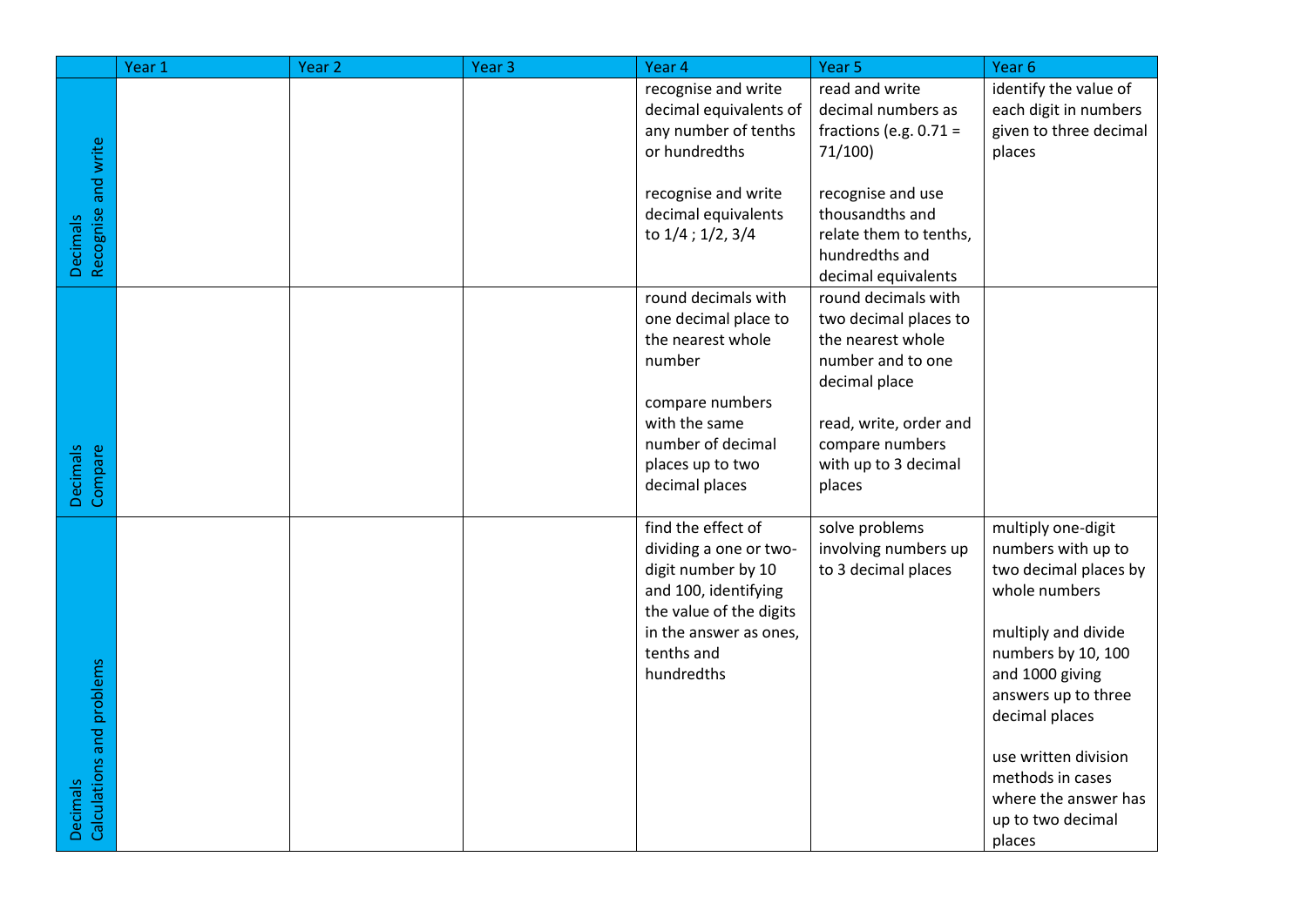|  |  |  | solve problems which  |
|--|--|--|-----------------------|
|  |  |  | require answers to be |
|  |  |  | rounded to specified  |
|  |  |  | degrees of accuracy   |

|             | Year 1 | Year 2 | Year 3 | Year 4                | Year 5                                | Year 6                 |
|-------------|--------|--------|--------|-----------------------|---------------------------------------|------------------------|
|             |        |        |        | solve simple measures | recognise the per cent                | associate a fraction   |
|             |        |        |        | and money problems    | symbol (%) and                        | with division and      |
|             |        |        |        | involving fractions   | understand that per                   | calculate decimal      |
|             |        |        |        | and decimals to two   | cent relates to                       | fraction equivalents   |
|             |        |        |        | decimal places        | 'number of parts per                  | (e.g. 0.375) for a     |
|             |        |        |        |                       | hundred', and write                   | simple fraction (e.g.  |
|             |        |        |        |                       | percentages as a                      | 3/8)                   |
|             |        |        |        |                       | fraction with                         |                        |
|             |        |        |        |                       | denominator 100, and                  | recall and use         |
| Percentages |        |        |        |                       | as a decimal                          | equivalences between   |
|             |        |        |        |                       |                                       | simple fractions,      |
| and         |        |        |        |                       | solve problems which                  | decimals and           |
|             |        |        |        |                       | require knowing                       | percentages, including |
|             |        |        |        |                       | percentage and                        | in different contexts  |
| Decimals    |        |        |        |                       | decimal equivalents of                |                        |
|             |        |        |        |                       | $1/2$ , $1/4$ , $1/4$ , $2/4$ , $4/4$ |                        |
|             |        |        |        |                       | and those frac-tions                  |                        |
| Fractions,  |        |        |        |                       | with a denominator of                 |                        |
|             |        |        |        |                       | a multiple of 10 or 25                |                        |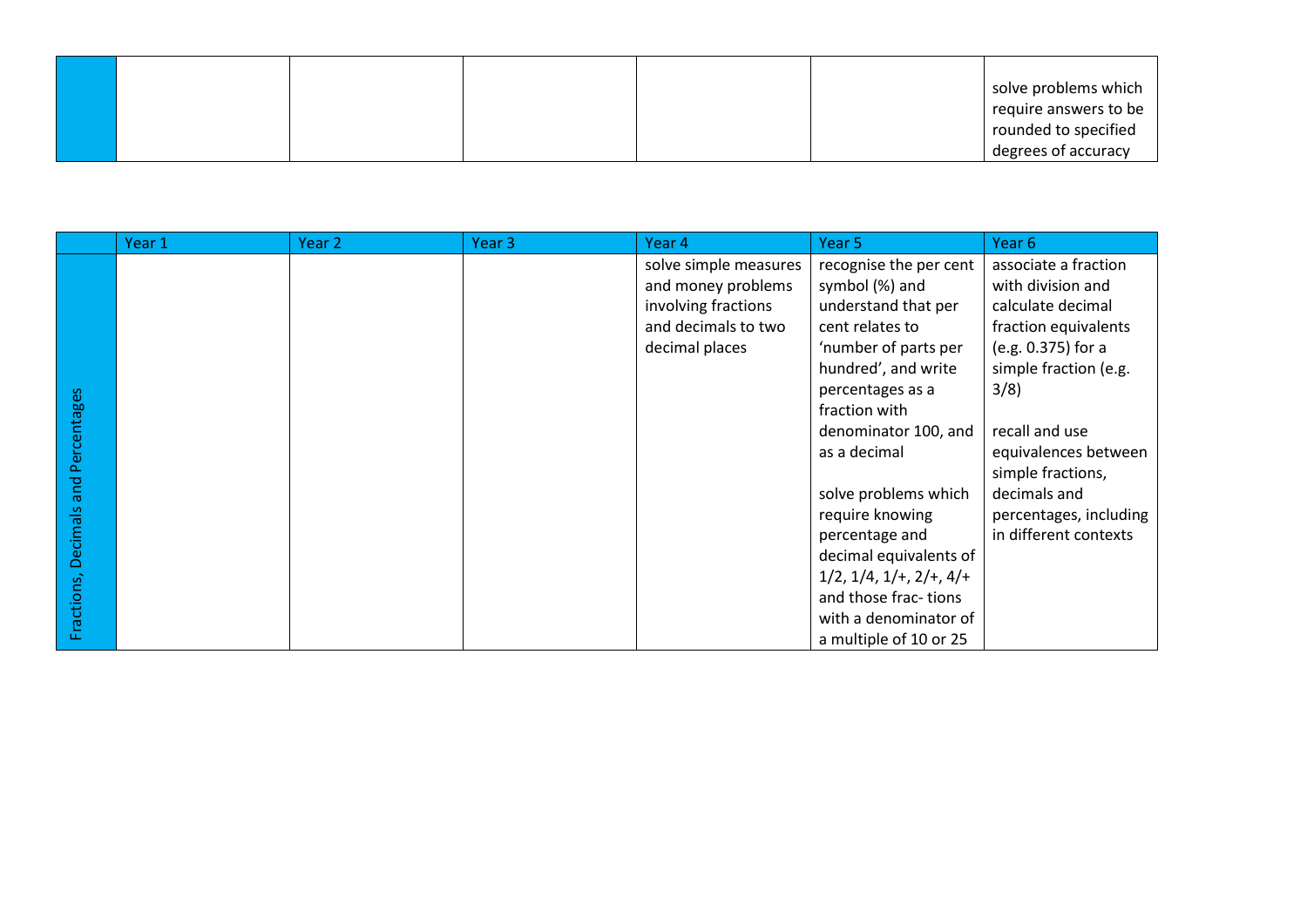|                      | Year 1 | Year <sub>2</sub> | Year <sub>3</sub> | Year 4 | Year 5 | Year 6                                |
|----------------------|--------|-------------------|-------------------|--------|--------|---------------------------------------|
|                      |        |                   |                   |        |        | solve problems                        |
|                      |        |                   |                   |        |        | involving the relative                |
|                      |        |                   |                   |        |        | sizes of two quantities               |
|                      |        |                   |                   |        |        | where missing values                  |
|                      |        |                   |                   |        |        | can be found by using                 |
|                      |        |                   |                   |        |        | integer multiplication                |
|                      |        |                   |                   |        |        | and division facts                    |
|                      |        |                   |                   |        |        |                                       |
|                      |        |                   |                   |        |        | solve problems                        |
|                      |        |                   |                   |        |        | involving the                         |
|                      |        |                   |                   |        |        | calculation of<br>percentages (e.g of |
|                      |        |                   |                   |        |        | measures, and such as                 |
|                      |        |                   |                   |        |        | 15% of 360) and the                   |
|                      |        |                   |                   |        |        | use of percentages for                |
|                      |        |                   |                   |        |        | comparison                            |
|                      |        |                   |                   |        |        |                                       |
|                      |        |                   |                   |        |        | solve problems                        |
|                      |        |                   |                   |        |        | involving similar                     |
|                      |        |                   |                   |        |        | shapes where the                      |
|                      |        |                   |                   |        |        | scale factor is known                 |
|                      |        |                   |                   |        |        | or can be found                       |
| Ratio and Proportion |        |                   |                   |        |        |                                       |
|                      |        |                   |                   |        |        | solve problems                        |
|                      |        |                   |                   |        |        | involving unequal                     |
|                      |        |                   |                   |        |        | sharing and grouping                  |
|                      |        |                   |                   |        |        | using knowledge of                    |
|                      |        |                   |                   |        |        | fractions and                         |
|                      |        |                   |                   |        |        | multiples                             |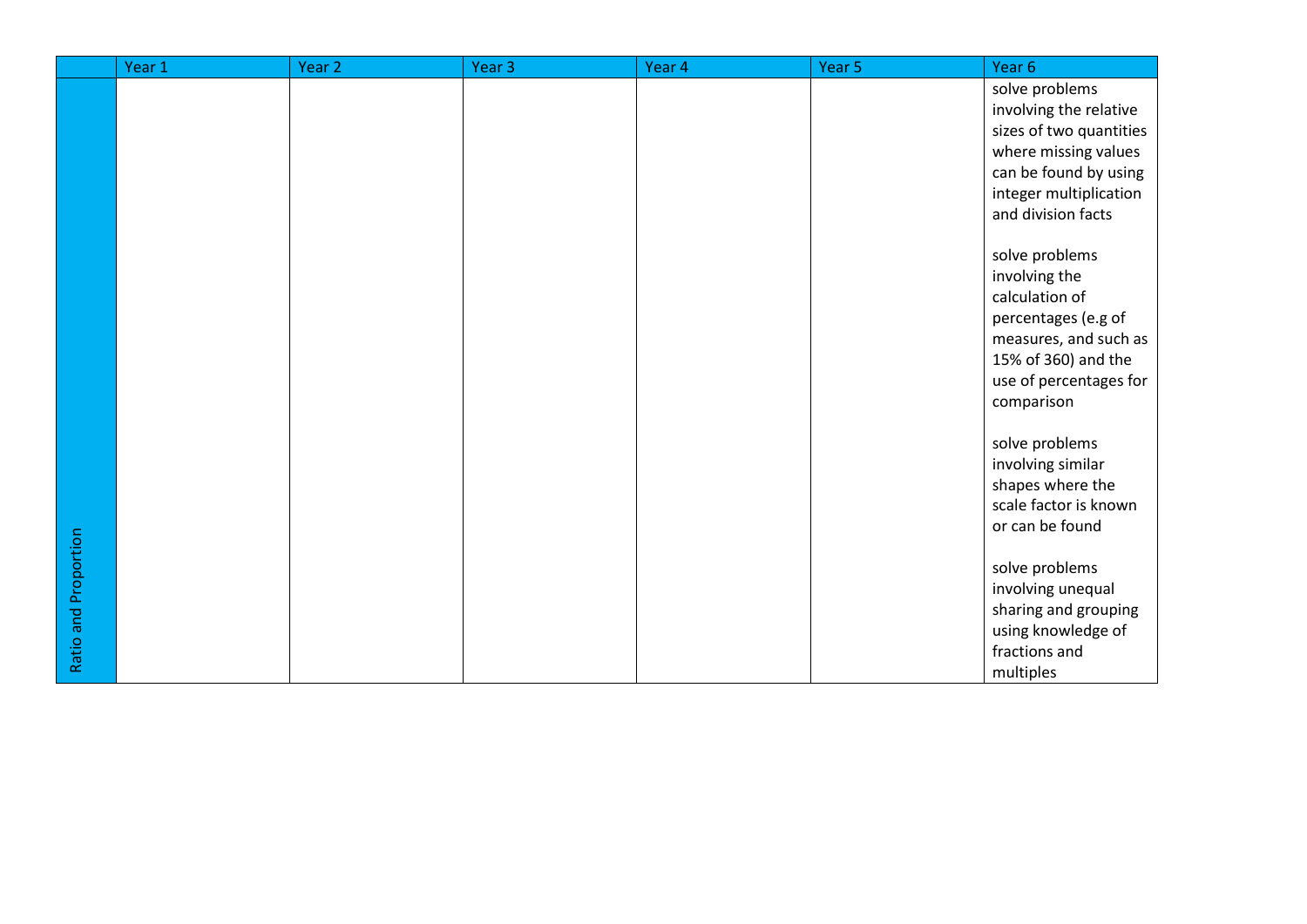|         | Year 1 | Year 2 | Year 3 | Year 4 | Year 5 | Year 6                                                                    |
|---------|--------|--------|--------|--------|--------|---------------------------------------------------------------------------|
|         |        |        |        |        |        | use simple formulae                                                       |
|         |        |        |        |        |        | generate and describe<br>linear number<br>sequences                       |
|         |        |        |        |        |        | express missing<br>number problems<br>algebraically                       |
|         |        |        |        |        |        | find pairs of numbers<br>that satisfy an<br>equation with two<br>unknowns |
| Algebra |        |        |        |        |        | enumerate<br>possibilities of<br>combinations of two<br>variables         |

|                                      | Year 1                    | Year 2                  | Year 3             | Year 4                  | Year 5               | Year 6                 |
|--------------------------------------|---------------------------|-------------------------|--------------------|-------------------------|----------------------|------------------------|
|                                      | • compare, describe       | choose and use          | measure, compare,  | convert between         | convert between      | solve problems         |
|                                      | and solve practical       | appropriate standard    | add and subtract:  | different units of      | different units of   | involving the          |
|                                      | problems for:             | units to estimate and   | lengths (m/cm/mm); | measure (e.g.           | measure (e.g.        | calculation and        |
|                                      | lengths and<br>$\circ$    | measure                 | mass $(kg/g)$ ;    | kilometre to metre;     | kilometre and metre; | conversion of units of |
|                                      | heights (e.g.             | length/height in any    | volume/capacity    | hour to minute)         | centimetre and       | measure, using         |
|                                      | long/short,               | direction (m/cm);       | $\frac{1}{m}$      |                         | metre; centimetre    | decimal notation up    |
|                                      | longer/shorter,           | mass $(kg/g)$ ;         |                    | estimate, compare       | and millimetre; gram | to three decimal       |
|                                      | tall/short,               | temperature (°C);       |                    | and calculate different | and kilogram; litre  | places where           |
|                                      | double/half)              | capacity (litres/ml) to |                    | measures, including     | and millilitre)      | appropriate            |
|                                      | mass or weight<br>$\circ$ | the nearest             |                    | money in pounds and     |                      |                        |
|                                      | (e.g. heavy/light,        | appropriate unit,       |                    | pence                   | understand and use   | use, read, write and   |
|                                      | heavier than,             | using rulers, scales,   |                    |                         | approximate          | convert between        |
| <b>Measurement</b><br>Using Measures | lighter than)             | thermometers and        |                    |                         | equivalences between | standard units,        |
|                                      |                           | measuring vessels       |                    |                         | metric units and     | converting             |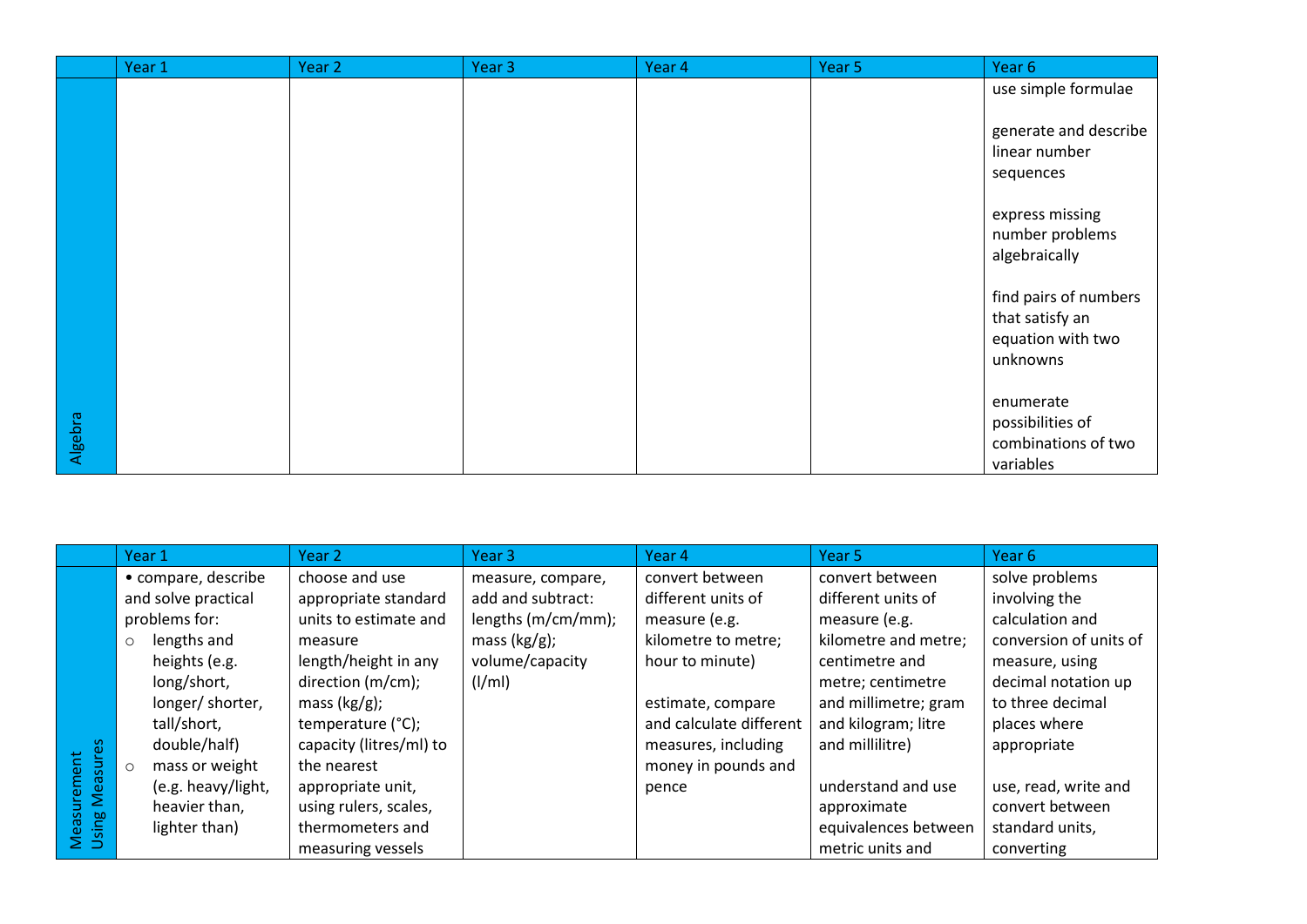|                      | capacity/volume<br>$\circ$<br>(e.g. full/empty,<br>more than, less<br>than, half, half<br>full, quarter)<br>time (e.g. quicker,<br>$\circ$<br>slower, earlier, | compare and order<br>lengths, mass,<br>volume/ capacity and<br>record the results<br>using $\lt$ , $>$ and =                                                                                                                                                                                                                                                         |                                                                                                       |                                                                                                     | common imperial<br>units such as inches,<br>pounds and pints<br>use all four operations<br>to solve problems<br>involving measure (for          | measurements of<br>length, mass, volume<br>and time from a<br>smaller unit of<br>measure to a larger<br>unit, and vice versa,<br>using decimal |
|----------------------|----------------------------------------------------------------------------------------------------------------------------------------------------------------|----------------------------------------------------------------------------------------------------------------------------------------------------------------------------------------------------------------------------------------------------------------------------------------------------------------------------------------------------------------------|-------------------------------------------------------------------------------------------------------|-----------------------------------------------------------------------------------------------------|-------------------------------------------------------------------------------------------------------------------------------------------------|------------------------------------------------------------------------------------------------------------------------------------------------|
|                      | later)<br>Measure and begin to<br>record the following:<br>lengths and<br>$\circ$<br>heights<br>mass/weight<br>$\circ$<br>capacity and<br>$\circ$<br>volume    |                                                                                                                                                                                                                                                                                                                                                                      |                                                                                                       |                                                                                                     | example, length,<br>mass, volume, money)<br>using decimal<br>notation, including<br>scaling                                                     | notation to three<br>decimal places<br>convert between<br>miles and kilometres                                                                 |
|                      | time (hours,<br>$\circ$<br>minutes, seconds)                                                                                                                   |                                                                                                                                                                                                                                                                                                                                                                      |                                                                                                       |                                                                                                     |                                                                                                                                                 |                                                                                                                                                |
| Measurement<br>Money | recognise and know<br>the value of different<br>denominations of<br>coins and notes                                                                            | recognise and use<br>symbols for pounds<br>$(E)$ and pence $(p)$ ;<br>combine amounts to<br>make a particular<br>value<br>find different<br>combinations of coins<br>that equal the same<br>amounts of money<br>solve simple problems<br>in a practical context<br>involving addition and<br>subtraction of money<br>of the same unit,<br>including giving<br>change | add and subtract<br>amounts of money<br>giving change, using<br>both £ and p in<br>practical contexts | estimate, compare<br>and calculate different<br>measures, including<br>money in pounds and<br>pence | use all four operations<br>to solve problems<br>involving measure (for<br>example, length,<br>mass, volume, money)<br>using decimal<br>notation |                                                                                                                                                |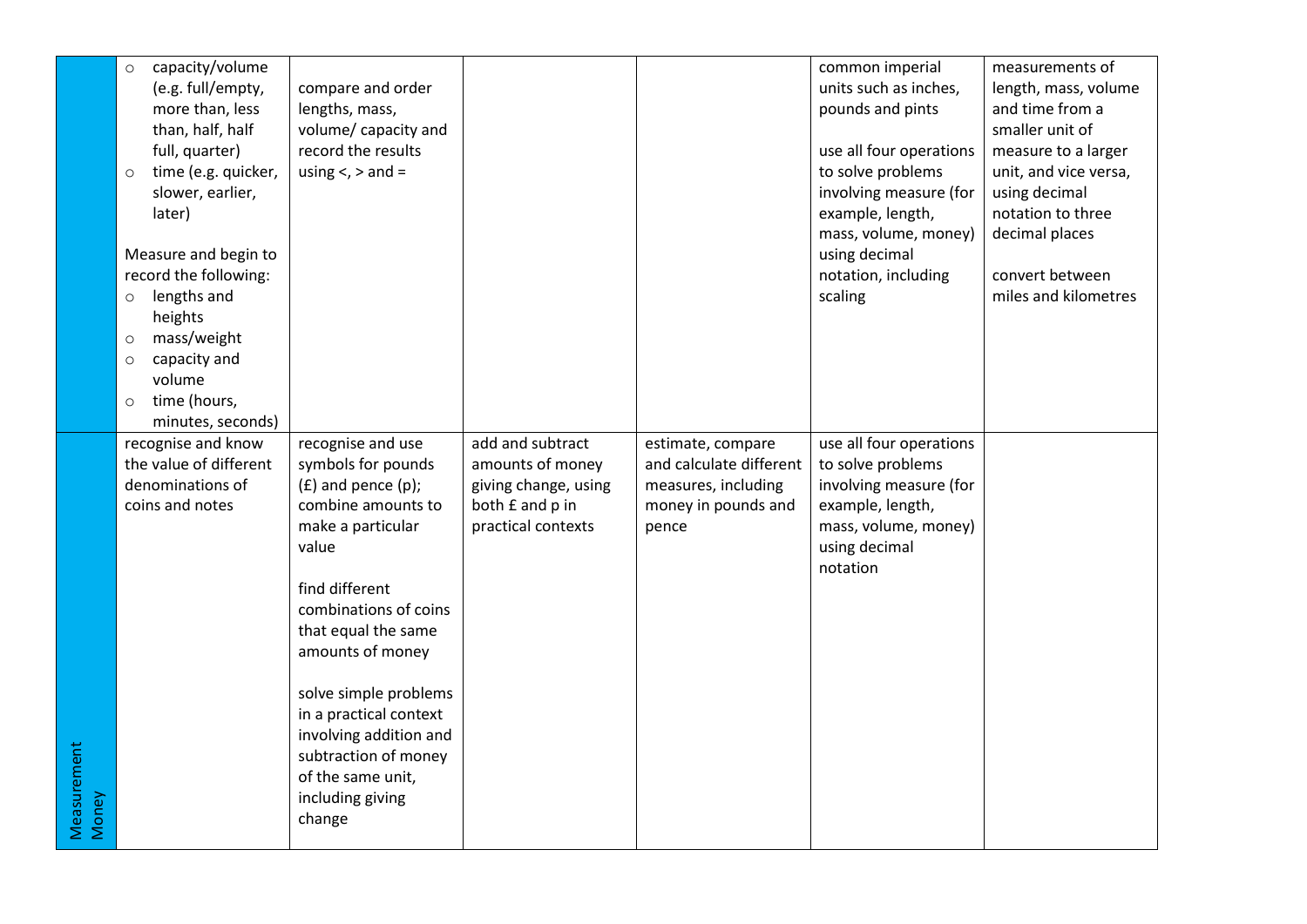| Measurement<br>Time | sequence events in<br>chronological order<br>using language (e.g.<br>before, after, next,<br>first, today,<br>tomorrow, morning,<br>afternoon and<br>evening)<br>recognise and use the<br>language relating to<br>dates, including days<br>of the week, weeks,<br>months and years<br>tell the time to the<br>hour and half past the<br>hour and draw the<br>hands on a clock face | compare and<br>sequence intervals of<br>time<br>tell and write time to<br>five minutes, including<br>quarter past/to the<br>hour and draw the<br>hands on a clock face<br>to show these times<br>know the number of<br>minutes in an hour<br>and the number of<br>hours in a day | tell and write the time<br>from an analogue<br>clock, including using<br>Roman numerals from<br>1 to X11, and 12 hour<br>and 24-hour clocks<br>estimate and read<br>time to the nearest<br>minute; record and<br>compare time in<br>terms of seconds,<br>minutes, hours and<br>o'clock; use<br>vocabulary such as<br>am/pm, morning,<br>afternoon, noon and<br>midnight<br>know the number of<br>seconds in a minute<br>and the number of<br>days in each month,<br>year and leap year | read, write and<br>convert time between<br>analogue and digital<br>12 and 24-hour clocks<br>solve problems<br>involving converting<br>from hours to<br>minutes; minutes to<br>seconds; years to<br>months; weeks to<br>days | solve problems<br>involving converting<br>between units of time | use, read, write and<br>convert between<br>standard units of time |
|---------------------|------------------------------------------------------------------------------------------------------------------------------------------------------------------------------------------------------------------------------------------------------------------------------------------------------------------------------------------------------------------------------------|----------------------------------------------------------------------------------------------------------------------------------------------------------------------------------------------------------------------------------------------------------------------------------|----------------------------------------------------------------------------------------------------------------------------------------------------------------------------------------------------------------------------------------------------------------------------------------------------------------------------------------------------------------------------------------------------------------------------------------------------------------------------------------|-----------------------------------------------------------------------------------------------------------------------------------------------------------------------------------------------------------------------------|-----------------------------------------------------------------|-------------------------------------------------------------------|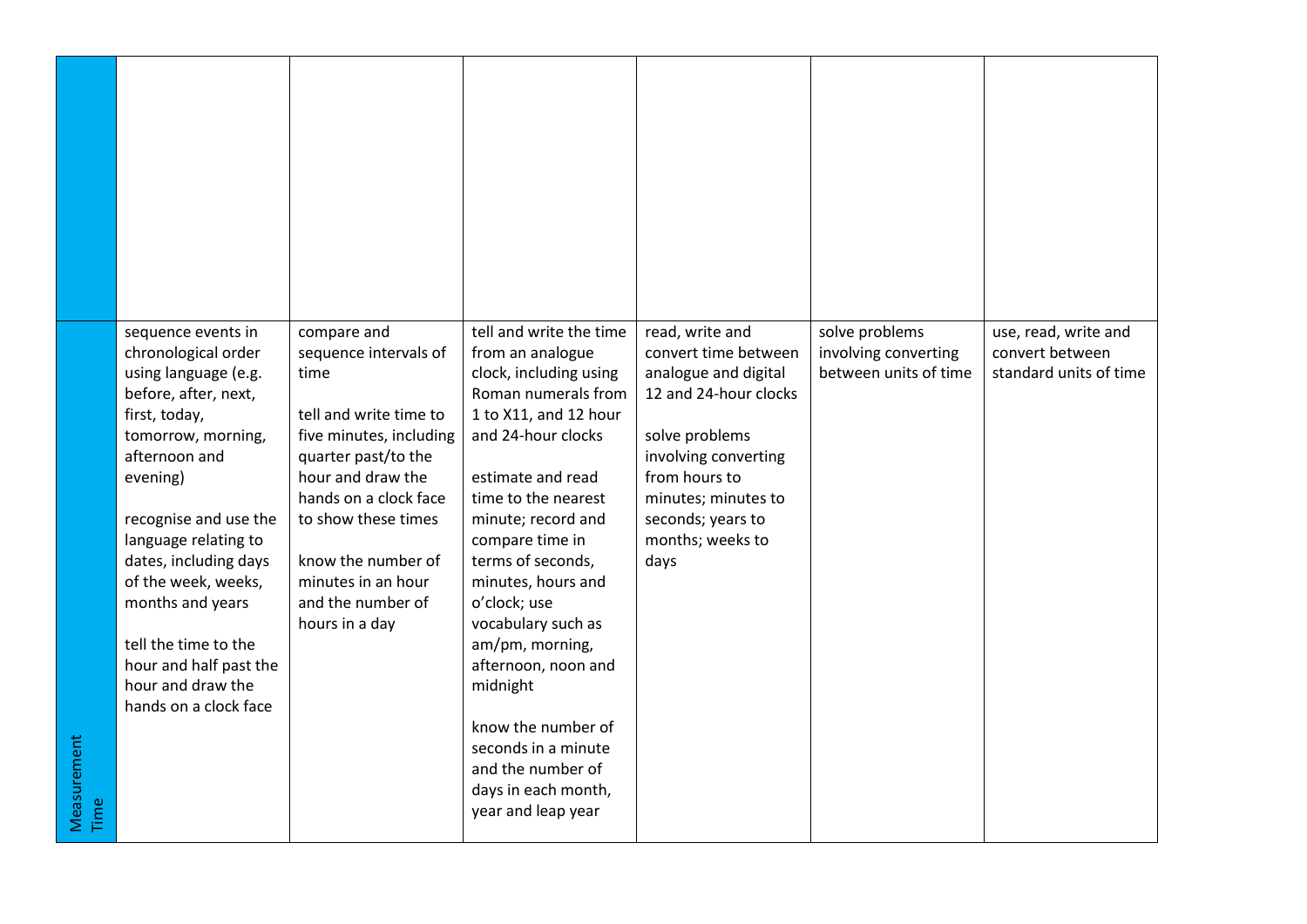|                                           |  | compare durations of<br>events, for example to<br>calculate the time<br>taken by particular<br>events or tasks. |                                                                                                                                                                                   |                                                                                                                                                                                                                                                                                                                                                                                                                                                                                                  |                                                                                                                                                                                                                                                                                                                                                                                                                                                                                                                                 |
|-------------------------------------------|--|-----------------------------------------------------------------------------------------------------------------|-----------------------------------------------------------------------------------------------------------------------------------------------------------------------------------|--------------------------------------------------------------------------------------------------------------------------------------------------------------------------------------------------------------------------------------------------------------------------------------------------------------------------------------------------------------------------------------------------------------------------------------------------------------------------------------------------|---------------------------------------------------------------------------------------------------------------------------------------------------------------------------------------------------------------------------------------------------------------------------------------------------------------------------------------------------------------------------------------------------------------------------------------------------------------------------------------------------------------------------------|
| Perimeter, area and volume<br>Measurement |  | measure the<br>perimeter of simple 2-<br>D shapes                                                               | measure and calculate<br>the perimeter of a<br>rectilinear figure<br>(including squares) in<br>centimetres and<br>metres<br>find the area of<br>rectilinear shapes by<br>counting | measure and calculate<br>the perimeter of<br>composite rectilinear<br>shapes in centimetres<br>and metres<br>calculate and<br>compare the area of<br>rectangles (including<br>squares) and including<br>using standard units,<br>square centimetres<br>(cm <sup>2</sup> ) and square<br>metres $(m2)$ and<br>estimate the area of<br>irregular shapes<br>estimate volume (e.g.<br>using 1 cm <sup>3</sup> blocks to<br>build cuboids<br>(including cubes)) and<br>capacity (e.g. using<br>water) | recognise that shapes<br>with the same areas<br>can have different<br>perimeters and vice<br>versa<br>recognise when it is<br>possible to use<br>formulae for area and<br>volume of shapes<br>calculate the area of<br>parallelograms and<br>triangles<br>calculate, estimate<br>and compare volume<br>of cubes and cuboids<br>using standard units,<br>including cubic<br>centimetres (cm <sup>3</sup> ) and<br>cubic metres (m <sup>3</sup> ) and<br>extending to other<br>units (e.g. mm <sup>3</sup> and<br>km <sup>3</sup> |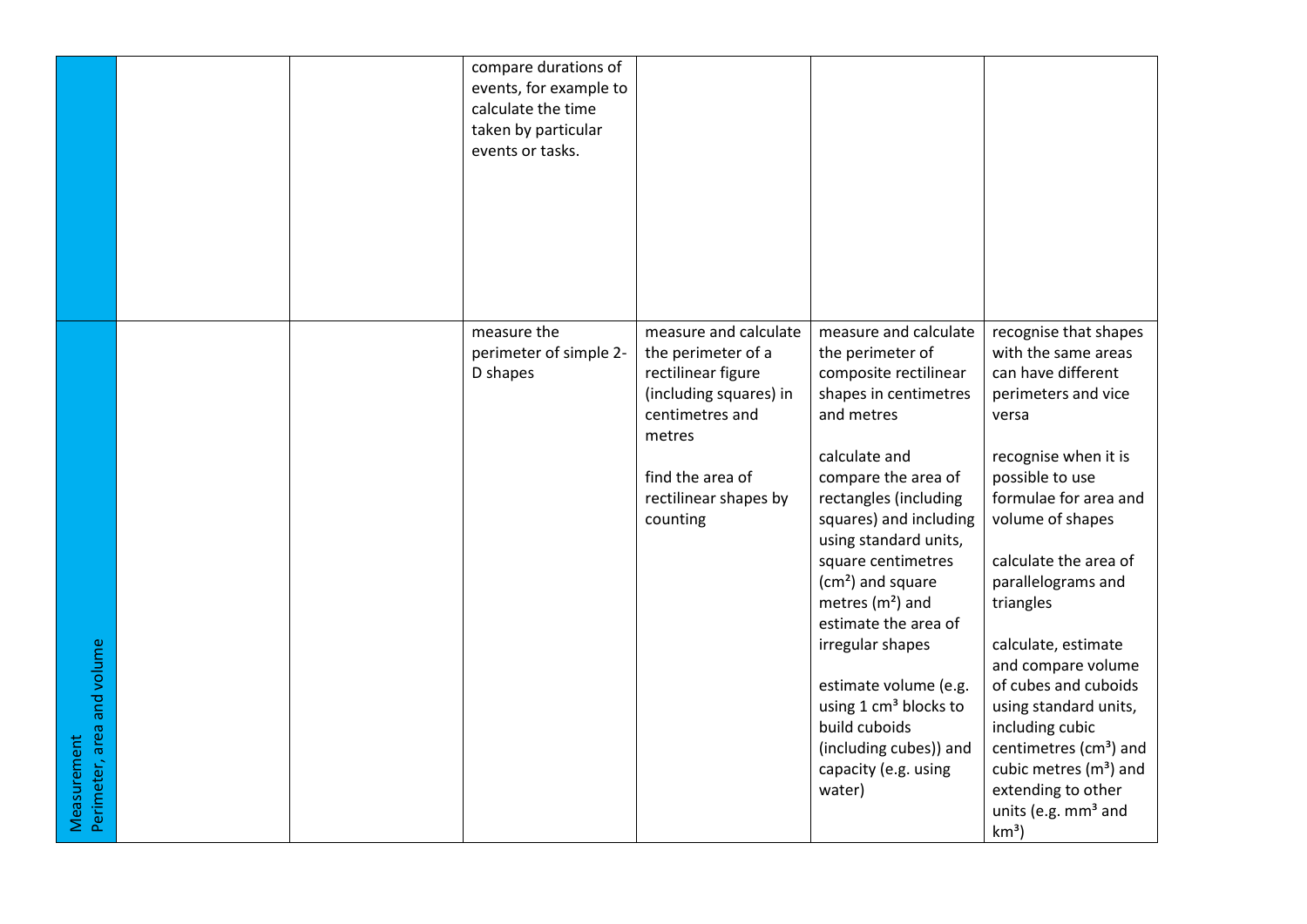|                       | Year 1                                                                                                        | Year 2                                                                                                                                                                                                                                                                                                                               | Year <sub>3</sub>                                                                                                                                          | Year 4                                                                                                                                                                                                                        | Year 5                                                                                                                                                                                                                                | Year 6                                                                                                                                                                                                                                                                                                 |
|-----------------------|---------------------------------------------------------------------------------------------------------------|--------------------------------------------------------------------------------------------------------------------------------------------------------------------------------------------------------------------------------------------------------------------------------------------------------------------------------------|------------------------------------------------------------------------------------------------------------------------------------------------------------|-------------------------------------------------------------------------------------------------------------------------------------------------------------------------------------------------------------------------------|---------------------------------------------------------------------------------------------------------------------------------------------------------------------------------------------------------------------------------------|--------------------------------------------------------------------------------------------------------------------------------------------------------------------------------------------------------------------------------------------------------------------------------------------------------|
| Geometry<br>2D Shapes | recognise and name<br>common 2-D shapes<br>(e.g. rectangles<br>(including squares),<br>circles and triangles) | identify and describe<br>the properties of 2-D<br>shapes, including the<br>number of sides and<br>symmetry in a vertical<br>line<br>identify 2-D shapes on<br>the surface of 3-D<br>shapes, for example a<br>circle on a cylinder<br>and a triangle on a<br>pyramid<br>compare and sort<br>common 2-D shapes<br>and everyday objects | draw 2-D shapes                                                                                                                                            | compare and classify<br>geometric shapes,<br>including<br>quadrilaterals and<br>triangles, based on<br>their properties and<br>sizes<br>identify lines of<br>symmetry in 2-D<br>shapes presented in<br>different orientations | use the properties of<br>a rectangle to deduce<br>related facts and find<br>missing lengths and<br>angles<br>distinguish between<br>regular and irregular<br>polygons based on<br>reasoning about equal<br>sides and angles<br>Pupils | draw 2D shapes using<br>given dimensions and<br>angles<br>compare and classify<br>geometric shapes<br>based on their<br>properties and sizes<br>illustrate and name<br>parts of circles,<br>including radius,<br>diameter and<br>circumference and<br>know that the<br>diameter is twice the<br>radius |
| 3D shapes<br>Geometry | Recognise 3-D shapes<br>(e.g. cuboids<br>(including cubes),<br>pyramids and<br>spheres)                       | identify and describe<br>the properties of 3-D<br>shapes, including the<br>number of edges,<br>vertices and faces<br>identify 2-D shapes on<br>the surface of 3-D<br>shapes, for example a<br>circle on a cylinder<br>and a triangle on a<br>pyramid<br>compare and sort<br>common 3-D shapes<br>and everyday objects                | make 3-D shapes<br>using modelling<br>materials; recognise<br>3-D shapes in<br>different orientations;<br>and describe them<br>with increasing<br>accuracy |                                                                                                                                                                                                                               | identify 3-D shapes,<br>including cubes and<br>cuboids, from 2-D<br>representations                                                                                                                                                   | recognise, describe<br>and build simple 3-D<br>shapes, including<br>making nets                                                                                                                                                                                                                        |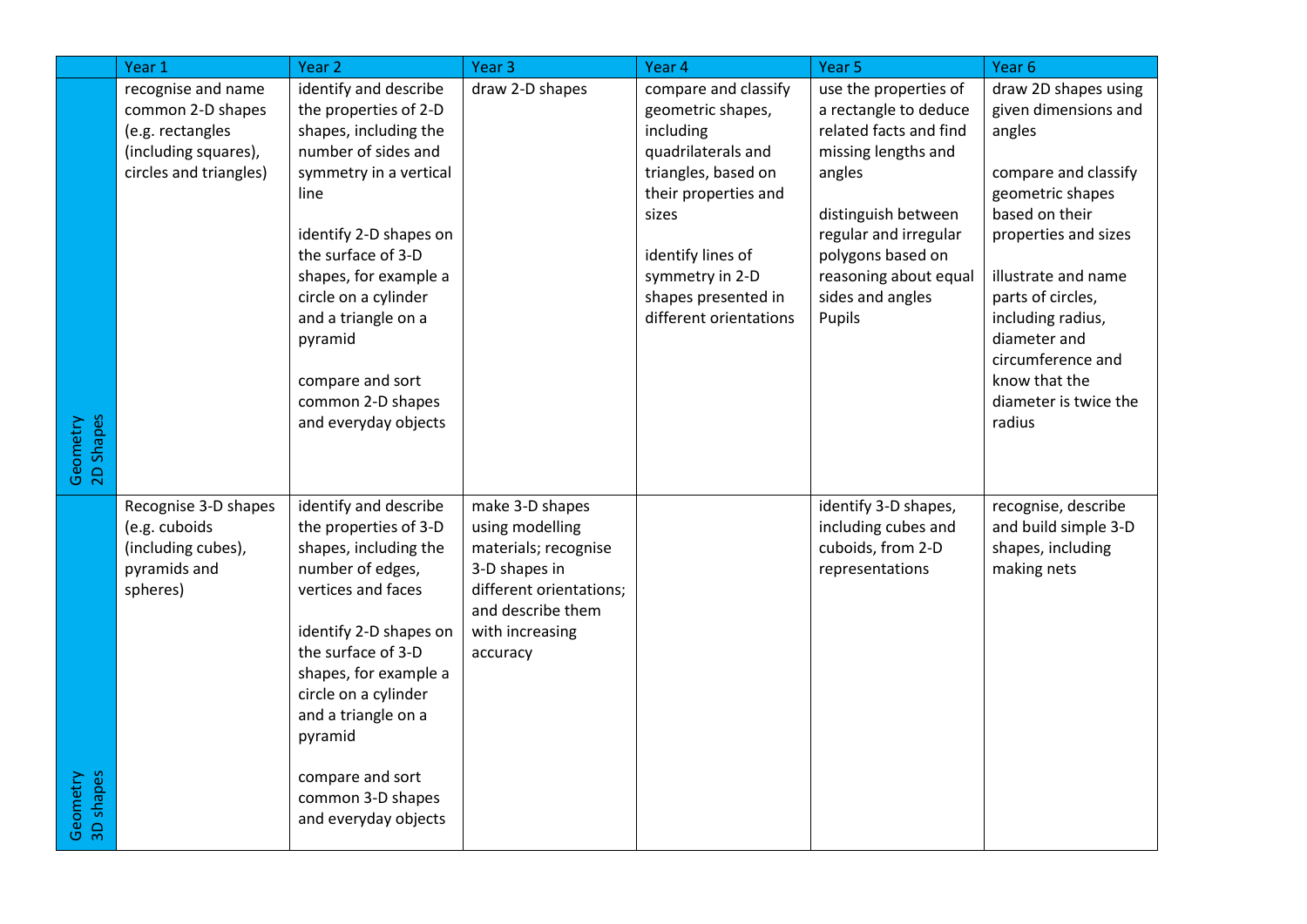| Angles and lines<br>Geometry |  | recognise angles as a<br>property of shape and<br>associate angles with<br>turning<br>identify right angles,<br>recognise that two<br>right angles make a<br>half-turn, three make<br>three- quarters of a<br>turn and four a<br>complete turn;<br>identify whether<br>angles are greater<br>than or less than a<br>right angle<br>Identify horizontal<br>and vertical lines and<br>pairs of perpendicular<br>and parallel lines | identify acute and<br>obtuse angles and<br>compare and order<br>angels up to two right<br>angles by size<br>identify lines of<br>symmetry in 2-D<br>shapes presented in<br>different orientations<br>complete a simple<br>symmetric figure with<br>respect to a specific<br>line of symmetry | know angles are<br>measured in degrees;<br>estimate and compare<br>acute, obtuse and<br>reflex angles<br>draw given angles,<br>measuring them in<br>degrees (°)<br>identify<br>angles at a point<br>$\circ$<br>and one whole<br>turn (total 360°)<br>angles at a point<br>$\circ$<br>on a straight line<br>and 1/2 a turn (total<br>$180^\circ$ )<br>other multiples of<br>$90^\circ$ | find unknown angles<br>in any triangles,<br>quadrilaterals and<br>regular polygons<br>recognise angles<br>where they meet at a<br>point, are on a<br>straight line, or are<br>vertically opposite,<br>and find missing<br>angles |
|------------------------------|--|----------------------------------------------------------------------------------------------------------------------------------------------------------------------------------------------------------------------------------------------------------------------------------------------------------------------------------------------------------------------------------------------------------------------------------|----------------------------------------------------------------------------------------------------------------------------------------------------------------------------------------------------------------------------------------------------------------------------------------------|---------------------------------------------------------------------------------------------------------------------------------------------------------------------------------------------------------------------------------------------------------------------------------------------------------------------------------------------------------------------------------------|----------------------------------------------------------------------------------------------------------------------------------------------------------------------------------------------------------------------------------|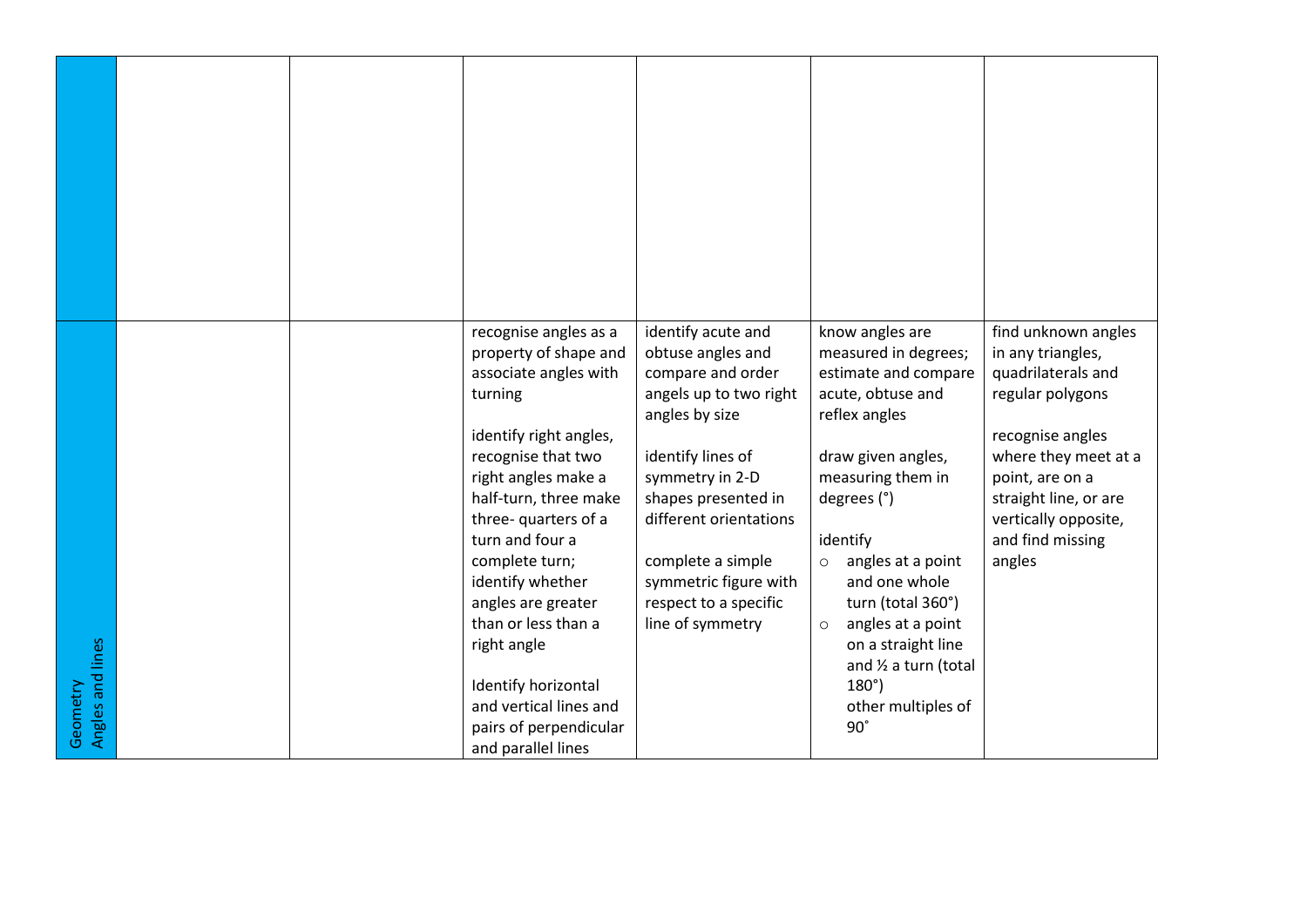|                         | describe position,   | order and arrange     | describe positions on   | identify, describe and | describe positions on |
|-------------------------|----------------------|-----------------------|-------------------------|------------------------|-----------------------|
|                         | directions and       | combinations of       | a 2-D grid as           | represent the position | the full coordinate   |
|                         | movements, including | mathematical objects  | coordinates in the      | of a shape following a | grid (all four        |
|                         | half, quarter and    | in patterns           | first quadrant          | reflection or          | quadrants)            |
|                         | three-quarter turns  |                       |                         | translation, using the |                       |
|                         |                      | use mathematical      | describe movement       | appropriate language,  | draw and translate    |
|                         |                      | vocabulary to         | between positions as    | and know that the      | simple shapes on the  |
|                         |                      | describe position,    | translations of a given | shape has not          | coordinate plane, and |
|                         |                      | direction and         | unit to the left/right  | changed                | reflect them in the   |
|                         |                      | movement, including   | and up/down             |                        | axes                  |
|                         |                      | distinguishing        |                         |                        |                       |
| and direction           |                      | between rotation as a | plot specified points   |                        |                       |
|                         |                      | turn and in terms of  | and draw sides to       |                        |                       |
|                         |                      | right angles for      | complete a given        |                        |                       |
|                         |                      | quarter, half and     | polygon                 |                        |                       |
|                         |                      | three-quarter turns   |                         |                        |                       |
| Geometry<br>Position ar |                      | (clockwise/anti-      |                         |                        |                       |
|                         |                      | clockwise)            |                         |                        |                       |